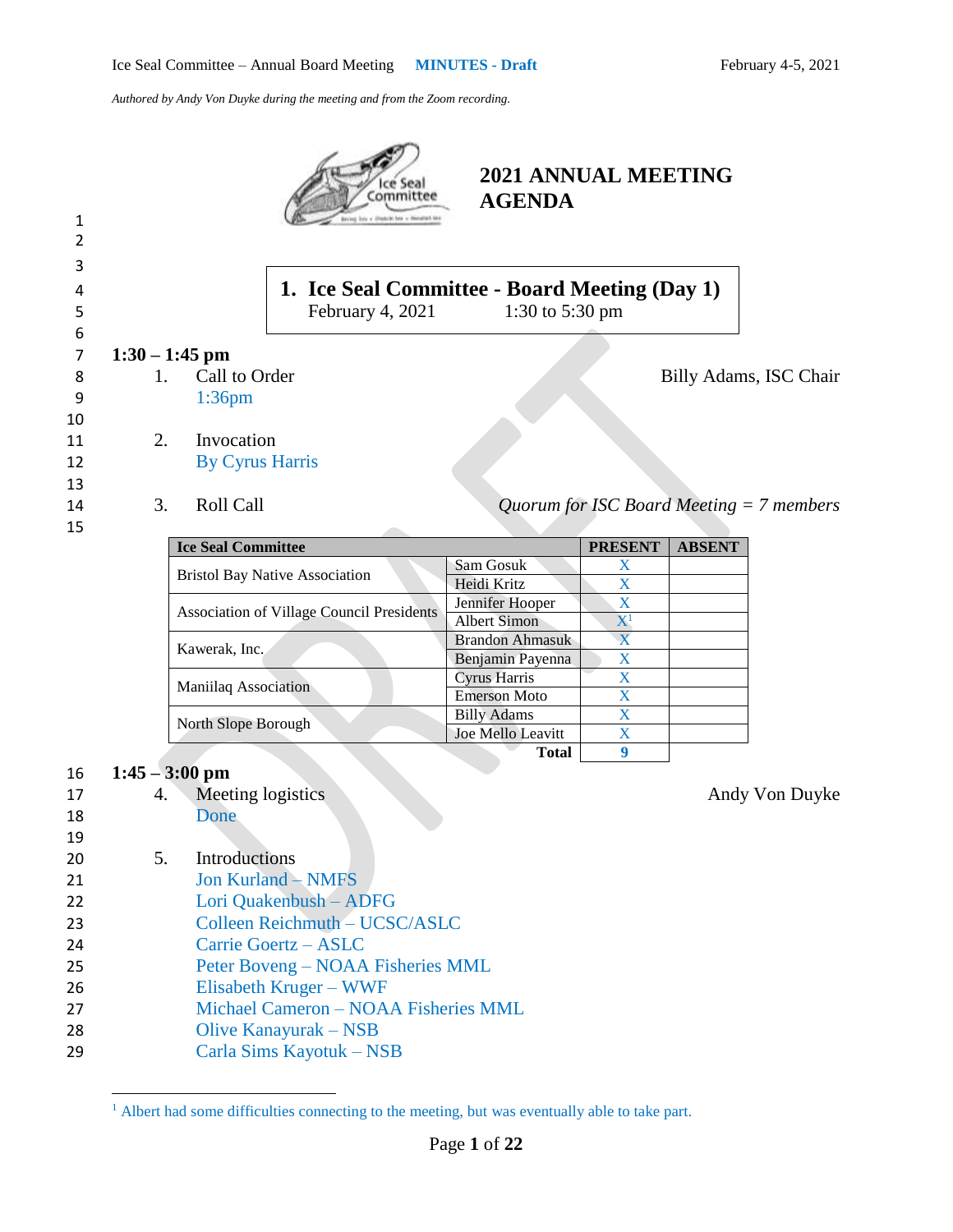| 30<br>31<br>32<br>33<br>34<br>35 |                  |     | Kayla Scheimreif – NSB<br><b>Justin Olnes - ADFG</b><br><b>Mayor Harry Brower - NSB</b><br><b>Barbara Mahoney - NOAA Fisheries</b><br><b>Michael Tuzroyluk</b> |
|----------------------------------|------------------|-----|----------------------------------------------------------------------------------------------------------------------------------------------------------------|
| 36                               |                  | 6.  | <b>Welcome Remarks</b><br>Billy Adams & Jon Kurland                                                                                                            |
| 37                               |                  |     | Billy Adams - happy to have good ice.                                                                                                                          |
| 38                               |                  |     | Jon Kurland – good to be here.                                                                                                                                 |
| 39                               |                  |     | Mayor Harry Brower – acknowledged the importance of wildlife resources.                                                                                        |
| 40                               |                  |     |                                                                                                                                                                |
| 41                               |                  | 7.  | Vote on new member Heidi Kritz (representing BBNA)                                                                                                             |
| 42                               |                  |     | The current committee members voted in Heidi Kritz.                                                                                                            |
| 43                               |                  |     | Joe Leavitt moved to approve Heidi's membership. Second by Cyrus.                                                                                              |
| 44                               |                  |     | Unanimously approved by the committee.                                                                                                                         |
| 45                               |                  |     | Heidi excited and happy to participate.                                                                                                                        |
| 46                               |                  |     |                                                                                                                                                                |
| 47                               | 8.               |     | Approve agenda                                                                                                                                                 |
| 48                               |                  |     | Joe Leavitt moved to approve agenda. Second by Cyrus.                                                                                                          |
| 49                               |                  |     | Unanimously approved by the committee.                                                                                                                         |
| 50                               |                  |     |                                                                                                                                                                |
| 51                               |                  | 9.  | Approve FY2019-2020 Ice Seal Committee board meeting minutes                                                                                                   |
| 52                               |                  |     | Andy stated that he would take notes, but would also appreciate an email as a backup                                                                           |
| 53                               |                  |     | for the sake of accuracy.                                                                                                                                      |
| 54                               |                  |     | Joe Leavitt moved to approve minutes. Second by Heidi.                                                                                                         |
| 55                               |                  |     | Unanimously approved by the committee.                                                                                                                         |
| 56                               |                  |     |                                                                                                                                                                |
| 57                               | $3:00 - 5:30$ pm |     | Chairman's report                                                                                                                                              |
| 58                               |                  | 10. | <b>Billy Adams</b>                                                                                                                                             |
| 59<br>60                         |                  |     | Pandemic prevented travel to meetings. Discussions and communication are<br>improving. Welcome to Heidi as new member of the ISC. Ice conditions and seal      |
| 61                               |                  |     | harvest have been good since November. Some storms, but east winds did not take                                                                                |
| 62                               |                  |     | ice away due to good ice ridges (qisuks - "anchors"). Very little west wind so far.                                                                            |
| 63                               |                  |     | Seals are very healthy. About 40 seals harvested since November for Utqiagvik. The                                                                             |
| 64                               |                  |     | other day Billy harvested a smaller female with a fetus. Billy was surprised at the                                                                            |
| 65                               |                  |     | young age of breeding. Lori Q can comment on breeding age. Male seals are in the                                                                               |
| 66                               |                  |     | rut now, so hunters are more picky. Even bearded seals. Also heard bowheads using                                                                              |
| 67                               |                  |     | a hydrophone in January. Polar bears are up north and hanging out at point.                                                                                    |
| 68                               |                  |     | Ecosystem seems to be working good. Wainwright and Point Hope are doing well.                                                                                  |
| 69                               |                  |     | Only 1 bearded seal harvested so far in Utqiagvik. Lots of seals are around. There                                                                             |
| 70                               |                  |     | are lots of Black Guillemots over wintering here due to open water.                                                                                            |
| 71                               |                  |     | Difficult to get a tooth from harvested seal because they are shot in the head. Also,                                                                          |
| 72                               |                  |     | the head is typically removed to share with polar bears out on the ice.                                                                                        |
| 73                               |                  |     |                                                                                                                                                                |
| 74                               |                  |     |                                                                                                                                                                |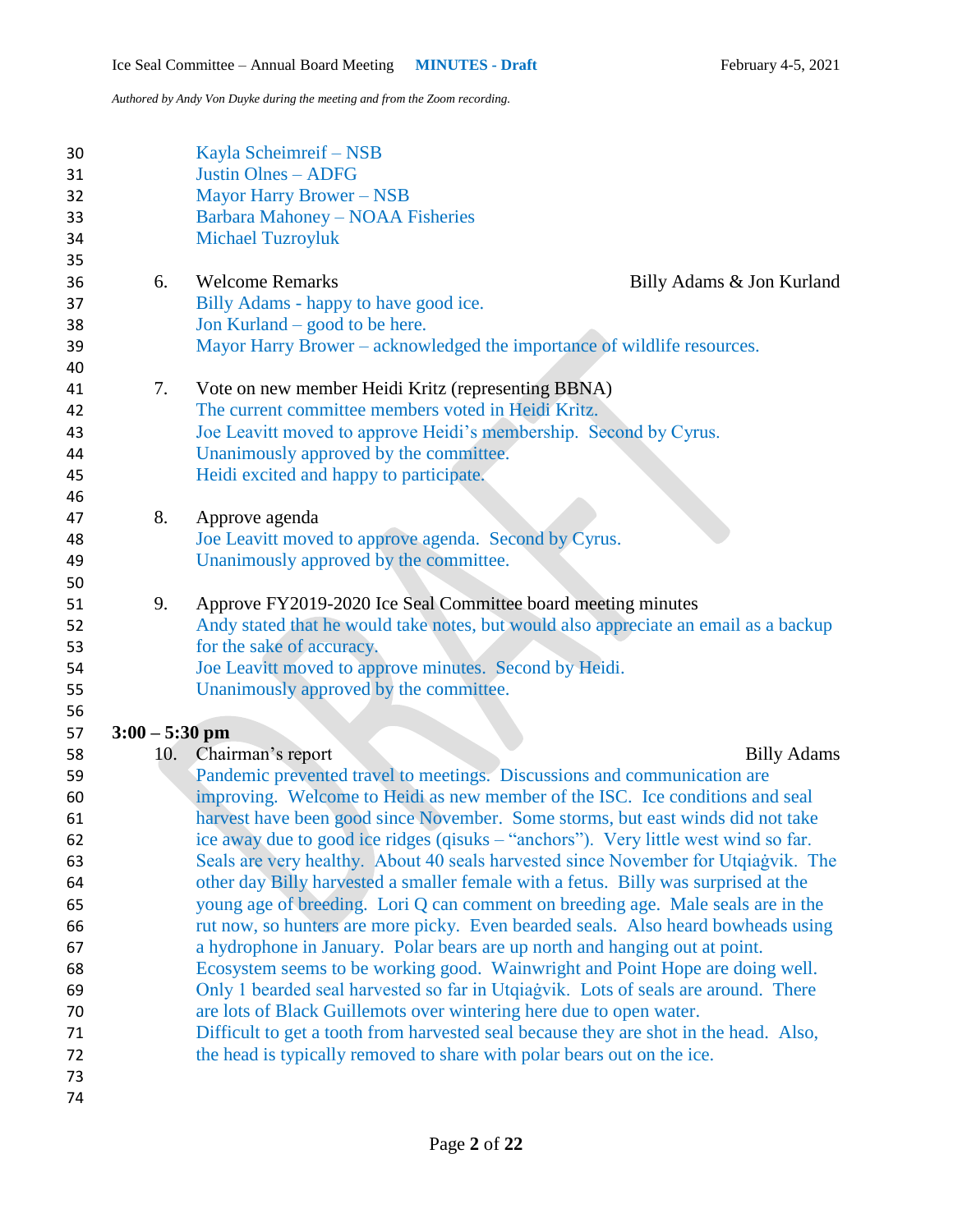| 75         | 11. | <b>Regional and Hunter Representative Reports</b>                                                     |
|------------|-----|-------------------------------------------------------------------------------------------------------|
| 76         |     | a. Association of Village Council Presidents                                                          |
| 77         |     |                                                                                                       |
| 78         |     | Jennifer Hooper:                                                                                      |
| 79         |     | Since last meeting, covid shut stuff down. So many communities 56 tribes and 48                       |
| 80         |     | communities. Lots of people and lots of uncertainty and fear of covid. Concerns                       |
| 81         |     | about sport fishing and guided hunts, research project crews, local telephone                         |
| 82         |     | company were all of concern for covid transmission. AVCP has had the highest                          |
| 83         |     | covid positive rates in the state and sometimes the nation. AVCP was on remote                        |
| 84         |     | work mandate. Still on it till at least March of 2021. 2020 weather was good,                         |
| 85         |     | "normal", more snow, later break up. Summer 2020 was a bit on the cool side.                          |
| 86         |     | Fall went longer with a later freeze up. Gnats (no see ums) were active into                          |
| 87         |     | October. Kuskokwim and Yukon records had very poor salmon returns. Winter                             |
| 88         |     | was late, setting in mid-November, but warmed up around Christmas (40s and                            |
| 89         |     | rain). Now it's been a bit more normal. No reports of issues with hunting or the                      |
| 90         |     | conditions of the animals. Gets info from social media and word of mouth for                          |
| 91         |     | concerns, questions, issues. Saw lots of trade/barter requests. No hot water and                      |
| 92         |     | fish die offs. Things weather-wise and activity-wise seemed to be more closely                        |
| 93         |     | aligned with average. Current winter status is pretty average. Cooling down now,                      |
| 94         |     | have also had decent snowfall.                                                                        |
| 95         |     |                                                                                                       |
| 96         |     | b. Bristol Bay Native Association                                                                     |
| 97         |     |                                                                                                       |
| 98         |     | Heidi Kritz:                                                                                          |
| 99         |     | Covid was disruptive and much activity was paused. Have been working with                             |
| 100        |     | ADFG subsistence division to coordinate on Iliamna seals, marine seals, belugas.                      |
| 101        |     | Heidi received training for surveys. Plan to start the surveys in March.                              |
|            |     |                                                                                                       |
| 102        |     | A "good" winter according to elders in the region. Snow in the region is good.                        |
| 103        |     | <b>Sam Gosuk:</b>                                                                                     |
| 104        |     |                                                                                                       |
| 105        |     | Sam presented a written report in advance. He read his written report. Herring is                     |
| 106        |     | important. He has concerns about the seiners and their effect upon herring                            |
| 107        |     | abundance and subsequent effect on seal presence. No herring are spawning                             |
| 108        |     | where they used to spawn. This is correlated with decline in seal and sea lion                        |
| 109        |     | presence.                                                                                             |
| 110        |     |                                                                                                       |
| 111        |     | <b>Billy Adams:</b> Asked about a previous request for a hydrophone survey of seals in                |
| 112        |     | the area. What ever happened with this?                                                               |
| 113        |     |                                                                                                       |
| 114        |     | Andy Von Duyke: Reminded ISC that Michelle Fournet had done bearded seal                              |
|            |     |                                                                                                       |
| 115        |     | acoustic work and would like to continue with work in Alaska.                                         |
| 116        |     |                                                                                                       |
| 117        |     | Cyrus Harris: Asked about seinersare they locals or from outside? If outsiders,                       |
| 118<br>119 |     | then this is concerning and we need to be careful of overharvest and its effect on<br>the food chain. |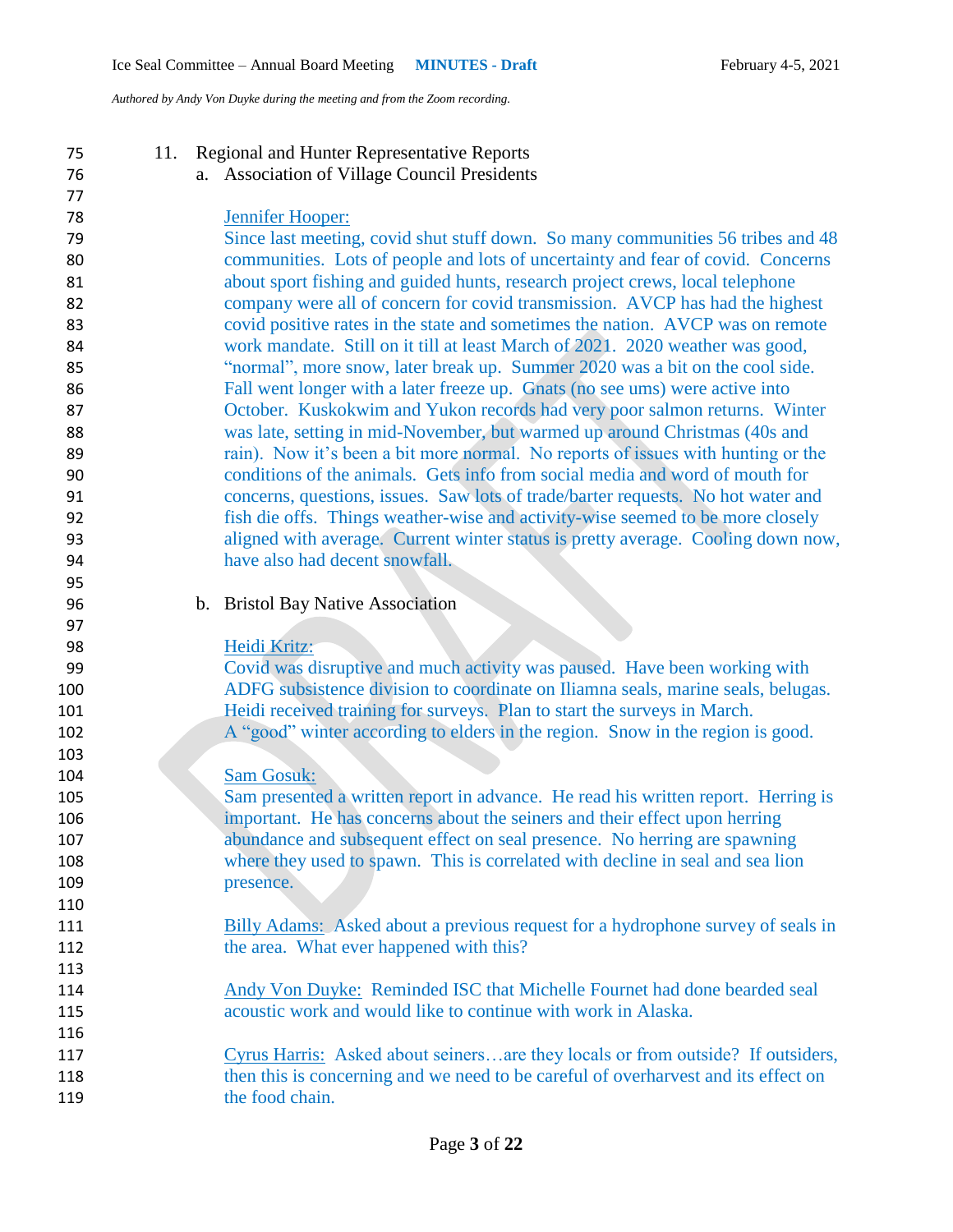| 120 | Sam Gosuk: Responded that the seiners are from "outside". Also processing                 |
|-----|-------------------------------------------------------------------------------------------|
| 121 | ships are present in the area for a long time. He was wondering whether seiners           |
| 122 | are using herring for bait.                                                               |
| 123 |                                                                                           |
| 124 | c. Kawerak, Inc.                                                                          |
| 125 |                                                                                           |
| 126 | <b>Brandon Ahmasuk:</b>                                                                   |
| 127 | Pandemic was a challenge but people still went out to hunt. He did not hear that          |
| 128 | anybody couldn't get out due to the pandemic. Biggest complaint was about early           |
| 129 | retreat of ice, wind, swells, all associated with changing climate. Quiet spring.         |
| 130 | Heard most people were able to harvest, but timeframe was shortened due to open           |
| 131 | water. UME seals were caught. These seals had a very strong medicinal or                  |
| 132 | chemical smell inside the meat as they were being butchered. This was in all              |
| 133 | species. Also many tumors were present. Or the smell was foul and diseased                |
| 134 | smell. Use of small boats is risky with high winds and large swells-climate               |
| 135 | change.                                                                                   |
| 136 |                                                                                           |
| 137 | Billy Adams: Asked if hunters have made adjustments as conditions have                    |
| 138 | changed?                                                                                  |
| 139 |                                                                                           |
| 140 | Brandon Ahmasuk: Acknowledged that this was so. Freeze up is coming later                 |
| 141 | and later, break up is earlier. Traditionally, it was October when hunting                |
| 142 | conditions were good. Now it's later and adjustments are needed.                          |
| 143 |                                                                                           |
| 144 | Ben Payenna: Good hunting, but need to adjust. Ice is leaving more quickly.               |
| 145 |                                                                                           |
| 146 | Barbara Mahoney: Asked if hunters are reporting "smelly" seals from a particular          |
| 147 | area, or across the Kawerak region?                                                       |
| 148 |                                                                                           |
| 149 | Brandon Ahmasuk: Responded that it was the Nome area. Prior year there were               |
| 150 | $\sim$ 8 reports, this year $\sim$ 4 reports. Much concern about these seals. Hunters are |
| 151 | fearful of contamination of boat and gear and are reluctant to haul in a potentially      |
| 152 | pathogenic seal. Also time limited.                                                       |
| 153 |                                                                                           |
| 154 | Barbara Mahoney: Reminded about body bags and gloves.                                     |
| 155 |                                                                                           |
| 156 | Peter Boveng: Asked if smelly seals were skinny or normal in shape?                       |
| 157 |                                                                                           |
| 158 | Ben Payenna: Not aware of the body-condition of the stinky animals. Not sure              |
| 159 | that seals are getting sick in Nome, they come from all over.                             |
| 160 |                                                                                           |
| 161 | Brandon Ahmasuk: Did not recall that seals were skinny, but perhaps there was             |
| 162 | hair loss.                                                                                |
| 163 |                                                                                           |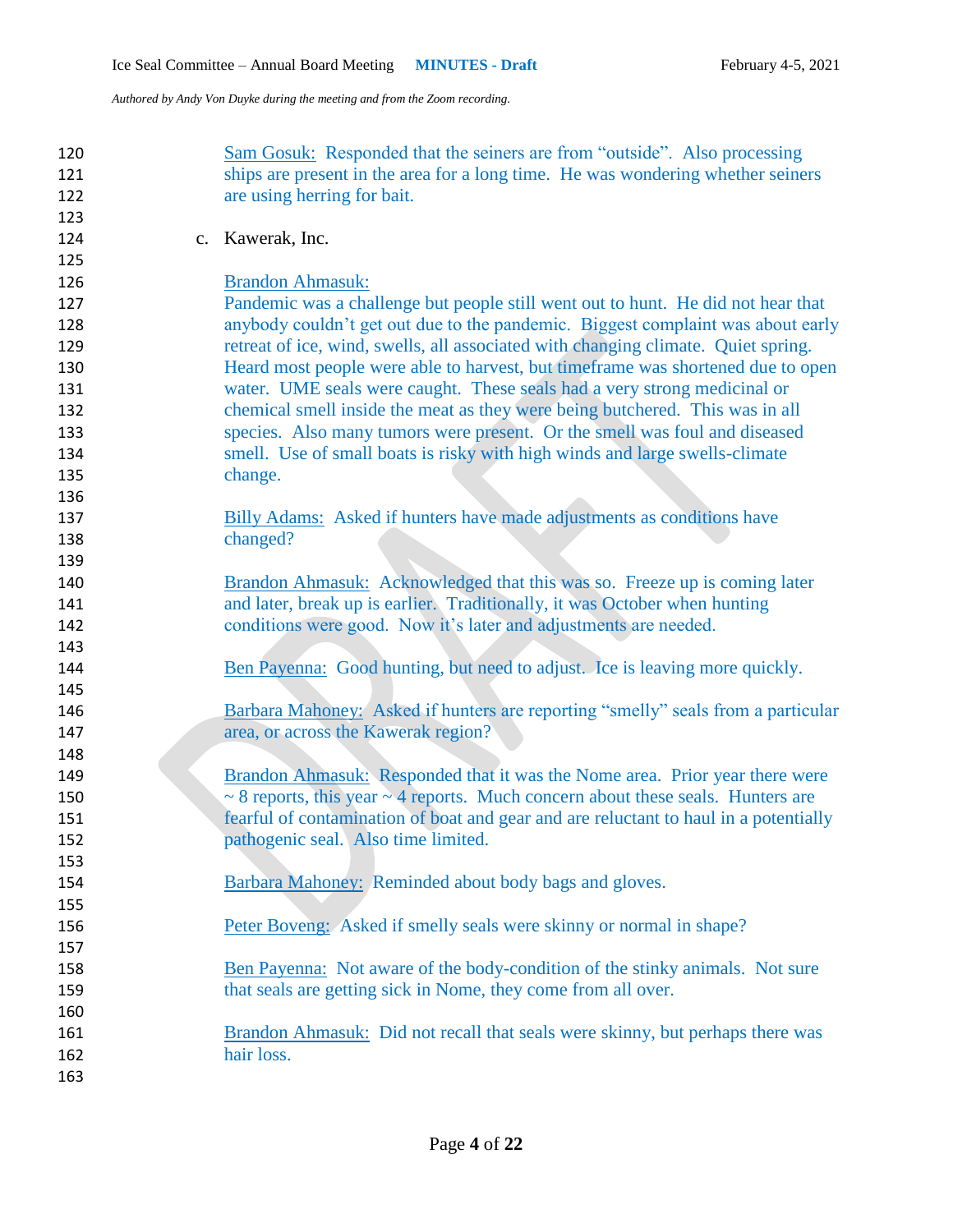| 164 | Peter Boveng: Indicated that, if seals are starving, then they can consume their fat     |
|-----|------------------------------------------------------------------------------------------|
| 165 | and start to break down muscle, thereby causing a ketone or "medicinal" smell.           |
| 166 |                                                                                          |
| 167 | Barbara Mahoney: Asked if it was the smell of males in rut (gasoline)?                   |
| 168 |                                                                                          |
| 169 | Brandon Ahmasuk: Mentioned the presence of tumors.                                       |
| 170 |                                                                                          |
| 171 | Billy Adams: Mentioned about requesting a tooth for age, even if seal was killed         |
| 172 | with a head shot.                                                                        |
| 173 |                                                                                          |
| 174 | Elisabeth Kruger <sup>2</sup> : Reported that Chukotkans have landed stinky medicinal or |
| 175 | gasoline smelling gray whales.                                                           |
| 176 |                                                                                          |
| 177 | d. Maniilaq Association                                                                  |
| 178 |                                                                                          |
| 179 | <b>Cyrus Harris:</b>                                                                     |
| 180 | Based on memory. Ice conditions last year was unusual, with more ice than                |
| 181 | usual. Last year in April was first time he was able to leave the shore toward the       |
| 182 | lead. Been a long time since it was like thatsince his childhood days. Last              |
| 183 | spring, they had a somewhat larger window of opportunity than lately. Cold spell         |
| 184 | is good for hunting. West wind a month ago will help create land-fast ice that           |
| 185 | wasn't present in early January.                                                         |
| 186 |                                                                                          |
| 187 | Petition to delist ringed sealsthanks about asking questions on delisting.               |
| 188 | Community members are very concerned of impacts on subsistence. Native                   |
| 189 | Village of Kotzebue did send in comments. Letter to request to align southern            |
| 190 | boundary of critical habitat with bearded seal critical habitat.                         |
| 191 |                                                                                          |
| 192 | Taqulik Hepa <sup>3</sup> : Observed in Kotzebue in June or July or August there were    |
| 193 | bearded seals in front of town. She thought they looked like they were fishing.          |
| 194 | Do bearded seals eat salmon?                                                             |
| 195 |                                                                                          |
| 196 | Cyrus Harris: Stated that the younger bearded seals (ugrukchat) show up in late          |
| 197 | summer, maybe also large spotted seals that eat salmon. Prefers to hunt in late          |
| 198 | Octoberboating season, just before freeze-up. Juvenile Natchiqs show up first,           |
| 199 | then adults, then spotted seals (others leave when spotted seals show up).               |
| 200 |                                                                                          |
| 201 | <b>Emerson Moto:</b>                                                                     |
| 202 | Last year, Kotzebue Sound froze over for the first time since the 1970s. It is a         |
| 203 | cold year this year far. Large cracks and open water. Ice may leave earlier than         |
| 204 | last year? This spring he expects it to be pretty good hunting again.                    |
| 205 |                                                                                          |

World Wildlife Federation

 $\overline{\phantom{a}}$ 

North Slope Borough Department of Wildlife Management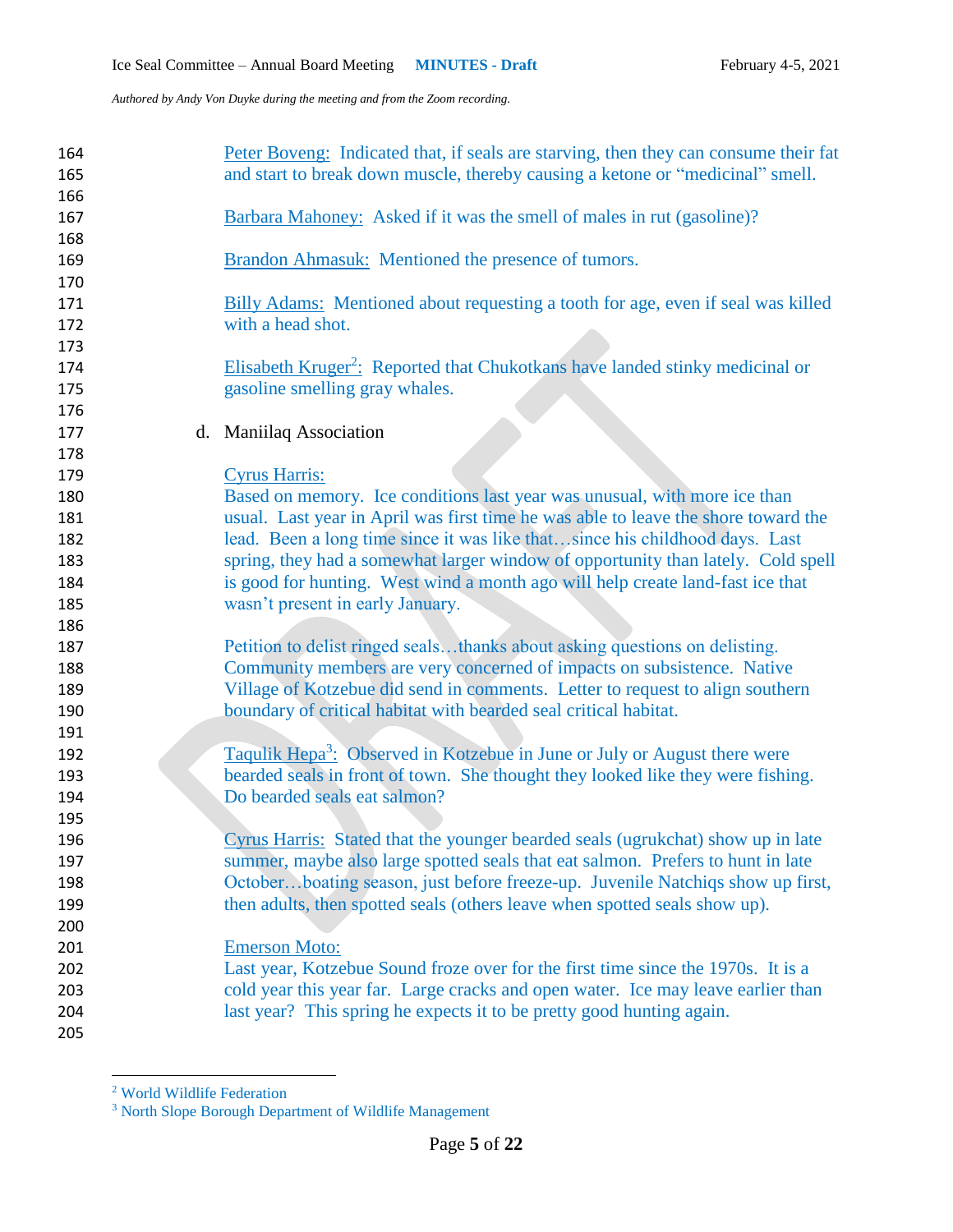e. North Slope Borough

## Joe Mello Leavitt:

- Good summer bearded seal hunting season. He got 5 last summer, enough to cover skin boat. Going to re-skin his boat. Ice froze in November. No real heavy ice yet. There are ice bergs. Ice should build up in February and March. No west wind yet. West winds will pile up the ice and cause the need to break trail. Small tide coming in will lift this thin ice up right to the beach. Some grounded ice present. 7 miles from point was where they were getting bearded seals. They don't want to put bearded seal in their ice cellar and will mistake it for ringed seal or whale meat and accidentally eat it quak and get trichinosis. Don't put bearded seal in ice cellar. Ringed seal blubber is good for water proofing, like mink oil. Beaufort side is available when ice blows out of the Chukchi. West winds, close 219 the Chukchi, east winds close the Beaufort. Short window for hunting. Hunters going out in June, instead of July.
- Cold weather, healthy seals, polar bears outside of town, glad to hear about 222 bowheads wintering here (thin ice). Lots more salmon being caught than
- whitefish. They prefer whitefish.

## Mayor Harry Brower:

 Not much to add. Billy and Joe covered most of it. Walrus hunting is difficult and you have to go way out 40-60 miles out. Harry couldn't get to a walrus due to the moving ice pack in fast currents. Need to be careful about the ice melting from the bottom, even in cold weather.

## **Adjourned at 5:11pm**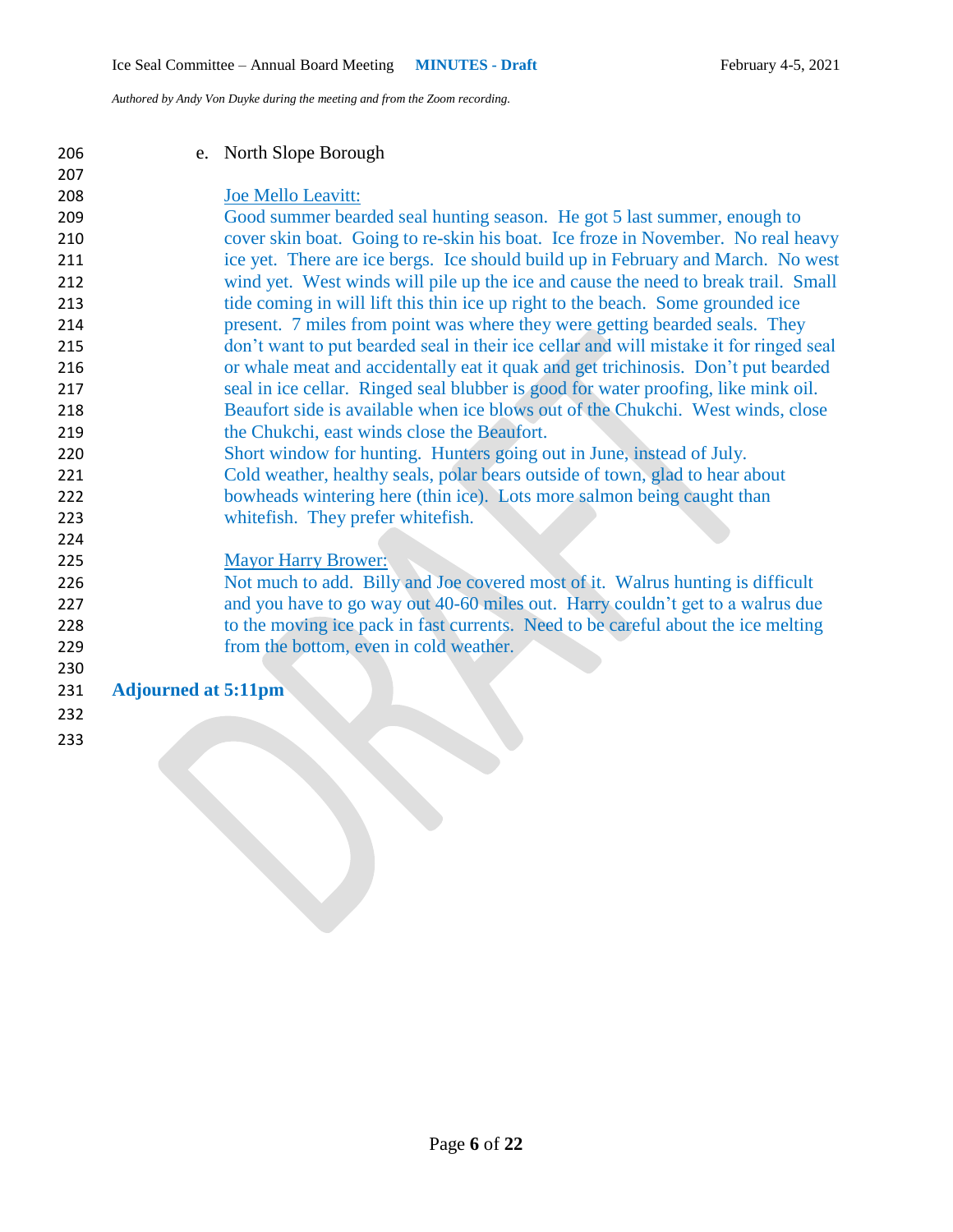| 234        |                                                                                                    |
|------------|----------------------------------------------------------------------------------------------------|
| 235        | Ice Seal Committee – Board Meeting (Day 2)                                                         |
| 236        | February 5, 2021<br>9:00 am $-$ 5:30 pm                                                            |
| 237        |                                                                                                    |
| 238        |                                                                                                    |
| 239        | 5-Feb                                                                                              |
| 240        |                                                                                                    |
| 241        | Join via Zoom online:                                                                              |
| 242<br>243 | https://zoom.us/j/99214212652?pwd=bGpCWkxYeFluaWN1Y0o2bmZsVk1uQT09<br>992 1421 2652<br>Meeting ID: |
| 244        | Passcode:<br>3iQ5p8                                                                                |
| 245        | Join via phone:                                                                                    |
| 246        | +1 253 215 8782 US*<br>*see pg. 6 for other numbers                                                |
| 247        | Meeting ID:<br>992 1421 2652                                                                       |
| 248<br>249 | Passcode:<br>124431                                                                                |
| 250        |                                                                                                    |
| 251        | $9:00 - 9:15$ am                                                                                   |
| 252        | 12. Call to order<br>Billy Adams, ISC Chair                                                        |
| 253        | Called to order at 9:03                                                                            |
| 254        |                                                                                                    |
| 255        | 13. Introductions & roll-call                                                                      |
| 256        | <b>Peter Boveng</b>                                                                                |
| 257        | <b>Jon Kurland</b>                                                                                 |
| 258        | <b>Michael Cameron</b>                                                                             |
| 259        | <b>Heather Ziel</b>                                                                                |
| 260        | <b>Vicki Cornish</b>                                                                               |
| 261        | <b>Barbara Mahoney</b>                                                                             |
| 262        | Rowenna Gryba                                                                                      |
| 263        | Lori Quakenbush                                                                                    |
| 264        | <b>Donna Hauser</b>                                                                                |
| 265        | <b>Carrie Goertz</b>                                                                               |
| 266        | <b>Colleen Reichmuth</b>                                                                           |
| 267        | <b>Jillian Sills</b>                                                                               |
| 268        | <b>Justin Olnes</b>                                                                                |
| 269        | Nicole Kanayuruk                                                                                   |
| 270        | <b>Elisabeth Kruger</b>                                                                            |
| 271        | Carla Kayutuk                                                                                      |
| 272        | Kayla Scheimreif<br><b>Justin Crawford</b>                                                         |
| 273<br>274 | Anna Bryan                                                                                         |
| 275        | <b>Sam Gosuk</b>                                                                                   |
| 276        | Heidi Kritz                                                                                        |
| 277        | <b>Jennifer Hooper</b>                                                                             |
| 278        | <b>Albert Simon</b>                                                                                |
| 279        |                                                                                                    |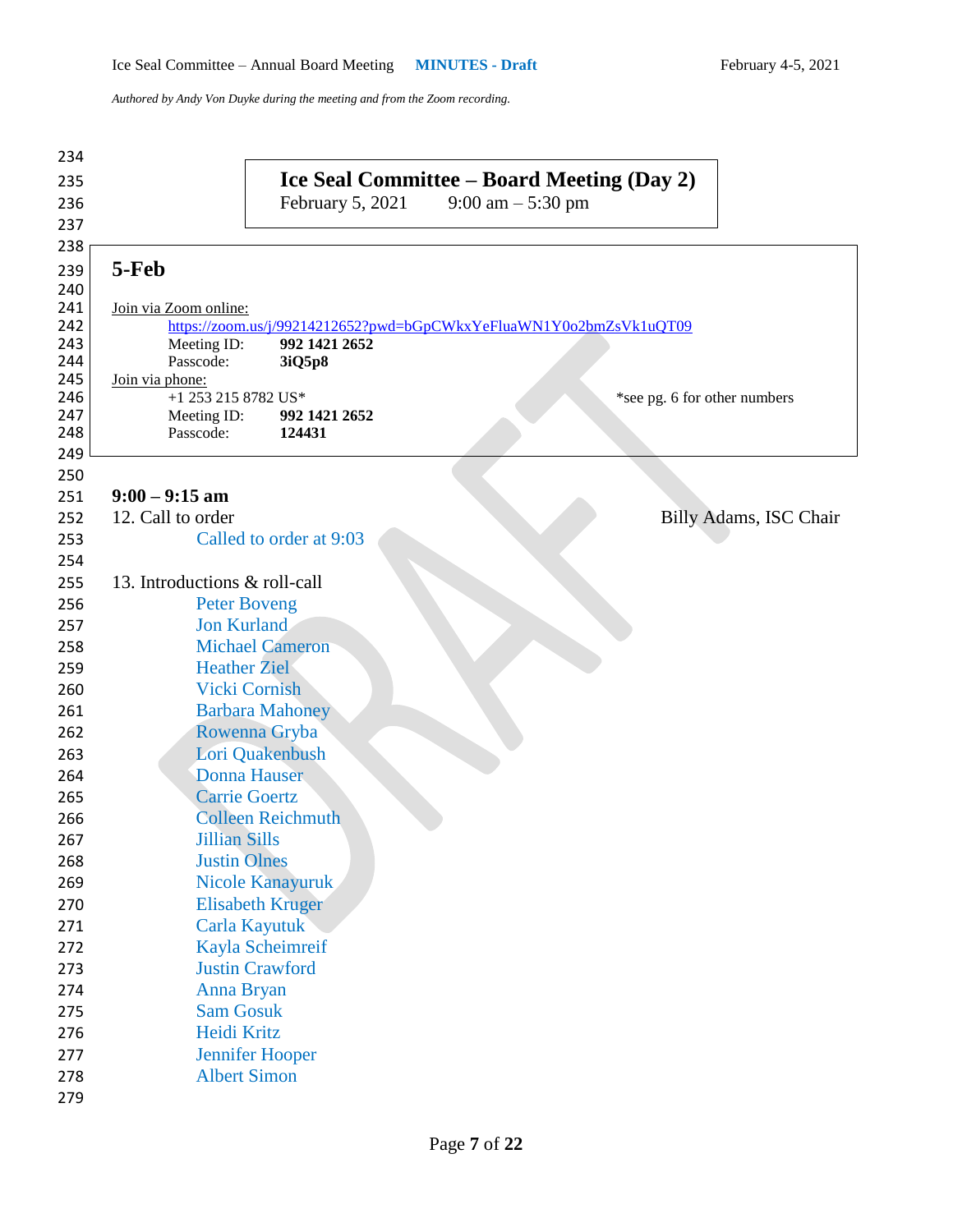| 280<br>281<br>282<br>283<br>284<br>285<br>286<br>287 |                    | Benjamin Ahmasuk<br><b>Cyrus Harris</b><br><b>Emerson Moto</b><br><b>Billy Adams</b><br><b>Joe Mello Leavitt</b><br><b>Mayor Harry Brower</b><br>Lauri Leach |
|------------------------------------------------------|--------------------|--------------------------------------------------------------------------------------------------------------------------------------------------------------|
| 288                                                  | $9:15 - 10:30$ am  |                                                                                                                                                              |
| 289                                                  | 14. Agency Updates |                                                                                                                                                              |
| 290                                                  |                    | a. NMFS<br>Jon Kurland, Barbara Mahoney                                                                                                                      |
| 291                                                  |                    |                                                                                                                                                              |
| 292                                                  |                    | Open discussion for ISC to ask questions about critical habitat and 5-year review                                                                            |
| 293                                                  |                    |                                                                                                                                                              |
| 294                                                  |                    | Barbara Mahoney: Presented her slides of strandings on maps and tables                                                                                       |
| 295                                                  |                    | 38 stranded this year, much less than previous years.                                                                                                        |
| 296                                                  |                    | Good coverage this year (confident in ability to detect strandings).                                                                                         |
| 297                                                  |                    | Gray Whale UME is still ongoing, consistent numbers.                                                                                                         |
| 298                                                  |                    | For ice seals, there were 100 strandings in June (ice seals).                                                                                                |
| 299                                                  |                    | 2020 was "average" for ice seals. Good coverage, but lower numbers of ice seal                                                                               |
| 300                                                  |                    | strandings.                                                                                                                                                  |
| 301                                                  |                    | UME investigative team includes villages. Meetings occur on the $3rd$ Thursday                                                                               |
| 302                                                  |                    | of the month.                                                                                                                                                |
| 303                                                  |                    |                                                                                                                                                              |
| 304                                                  |                    | Cyrus Harris: Received an email from outlying village on public comment                                                                                      |
| 305                                                  |                    | period. There were questions about ESA with respect to hunting/subsistence                                                                                   |
| 306                                                  |                    | practices. Native Village of Kotzebue submitted comments already. Cyrus was                                                                                  |
| 307                                                  |                    | asked to look into this particularly a change of the southern boundary for critical                                                                          |
| 308                                                  |                    | habitat. Alex asked if ISC could request this southern boundary change in critical                                                                           |
| 309                                                  |                    | habitat.                                                                                                                                                     |
| 310                                                  |                    |                                                                                                                                                              |
| 311                                                  |                    | Jon Kurland: Mentioned that Tammy Olson is the person who receives these                                                                                     |
| 312                                                  |                    | comments and he will check with her to ensure she has received these from                                                                                    |
| 313                                                  |                    | Native Village of Kotzebue.                                                                                                                                  |
| 314                                                  |                    |                                                                                                                                                              |
| 315                                                  |                    | Billy Adams: Asked about flyers for outreach. Fact sheet? These are useful tools                                                                             |
| 316                                                  |                    | for outlying villages.                                                                                                                                       |
| 317                                                  |                    |                                                                                                                                                              |
| 318                                                  |                    | Jon Kurland: NMFS shared a "frequently asked questions" sheet when the                                                                                       |
| 319                                                  |                    | proposal came out. Brandon suggested flyers on public hearings.                                                                                              |
| 320                                                  |                    |                                                                                                                                                              |
| 321                                                  |                    | Sam Gosuk: Stranded seals correlated with abandoned military bases?                                                                                          |
| 322                                                  |                    | Barbara Mahoney: Stranded seals were "skinny". All age classes, but dominant                                                                                 |
| 323                                                  |                    | age classes were younger seals. This year is a more normal year. This year's                                                                                 |
| 324                                                  |                    | stranded seals are not as thin.                                                                                                                              |
|                                                      |                    |                                                                                                                                                              |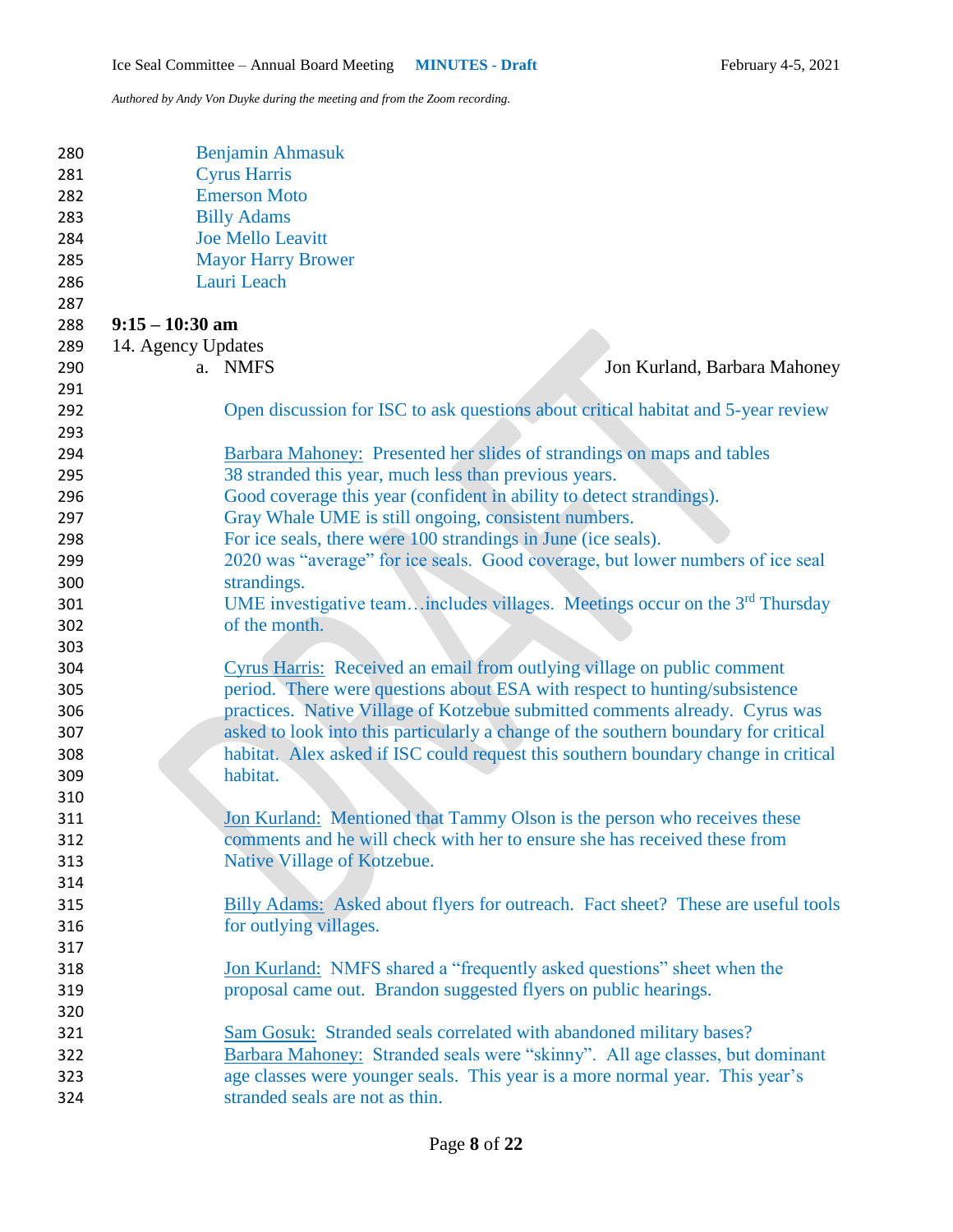| 325 | Sam Gosuk: Wondered about warm weather if it's correlated to the stranded seal         |
|-----|----------------------------------------------------------------------------------------|
| 326 | numbers? If there was runoff from abandoned military sites, then that may be           |
| 327 | worth investigating. Recent warm winters may allow for more runoff of                  |
| 328 | contaminants.                                                                          |
| 329 |                                                                                        |
| 330 | <b>Barbara Mahoney:</b> Yes, warm winters and lack of ice are correlated with the high |
| 331 | numbers of stranded animals.                                                           |
| 332 |                                                                                        |
| 333 | Billy Adams: Comment timeline and help communities to learn about this is              |
| 334 | important in the near term. Good way to do this is via radio talk shows. Public        |
| 335 | service announcements on the radio would also provide opportunities for people         |
| 336 | to get key information pieces.                                                         |
| 337 |                                                                                        |
| 338 | Jon Kurland: Willing to work with partners on this. Brandon has done this in the       |
| 339 | past.                                                                                  |
| 340 |                                                                                        |
| 341 | <b>Cyrus Harris:</b> likes the PSA idea                                                |
| 342 |                                                                                        |
| 343 | Barbara Mahoney: press release has been issued 1-Feb-2021.                             |
| 344 |                                                                                        |
| 345 | Jennifer Hooper: Social media is use a lot. Flashy flier that lends itself to social   |
| 346 | media would be good to reach more people. Succinct is goodnot too wordy.               |
| 347 | AVCP has a facebook page. She agreed that radio is good. Newspaper may not             |
| 348 | be quite as fast or effective. Social media is fastest. AVCP is willing to share       |
| 349 | outreach products.                                                                     |
| 350 |                                                                                        |
| 351 | Peter Boveng: Likes PSAs on the radio. Plan ahead to coordinate                        |
| 352 | communications specialists from feds to sit in on the meetings. Invite                 |
| 353 | communications folks to participate in the meeting.                                    |
| 354 |                                                                                        |
| 355 | Billy Adams: Put communications on the agenda.                                         |
| 356 |                                                                                        |
| 357 | Andy Von Duyke: New NSB outreach person should communicate directly with               |
| 358 | feds' communication people.                                                            |
| 359 |                                                                                        |
| 360 | Billy Adams: Work together, with good attitude, don't let worry drag you down.         |
| 361 |                                                                                        |
| 362 | Lori Quakenbush: No change to policy on rehab policy for ice seals (not released       |
| 363 | into the wild)?                                                                        |
| 364 | Barbara Mahoney: That is correct. Caveats relating to UME / spill response. It         |
| 365 | may not be a blanket statement for all options. But normally, if animal is             |
| 366 | removed from region, then it will not come back.                                       |
| 367 |                                                                                        |
| 368 | Mayor Harry Brower: What is cost of stranding program operations in Alaska?            |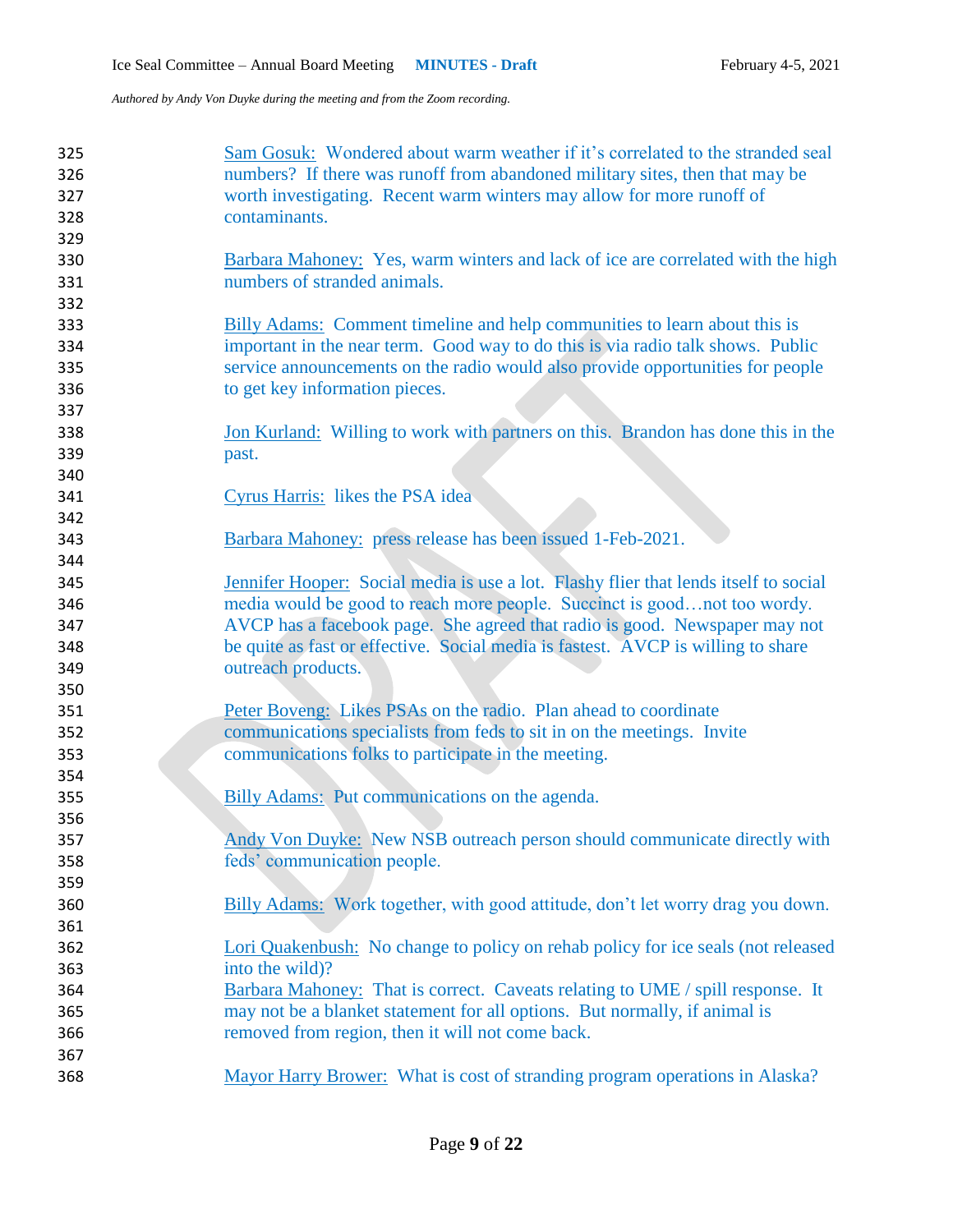| 369<br>370<br>371<br>372 | Barbara Mahoney: NMFS works much with volunteers. Also Prescott Grant (up)<br>to \$100K; needs match) to fund analysis, staff time. NMFS staff dedicated to<br>this. She did not have a precise dollar figure at hand.                          |
|--------------------------|-------------------------------------------------------------------------------------------------------------------------------------------------------------------------------------------------------------------------------------------------|
| 373<br>374<br>375        | Mayor Harry Brower: Concerned about an "ecosystem approach" with respect to<br>how animals are used for food by subsistence communities. Concern about use of<br>animals for food without understanding of cause(s) of UME. What are data gaps? |
| 376                      | Another question about critical habitat designationwhat about Port Access                                                                                                                                                                       |
| 377                      | Route (ice breaking)how will this be monitored? How will this affect species?                                                                                                                                                                   |
| 378                      | Train wreck because this stuff is beyond local control. Large tankers and                                                                                                                                                                       |
| 379                      | shipping container vessels will break up suitable sea ice habitat, but no                                                                                                                                                                       |
| 380                      | consideration of impacts on seals.                                                                                                                                                                                                              |
| 381                      |                                                                                                                                                                                                                                                 |
| 382                      | Jon Kurland: Didn't think that there were plans for ice breaking channels, rather,                                                                                                                                                              |
| 383                      | navigation during open water. However, if icebreaking with federal permits, then<br>there would be section 7 consultations.                                                                                                                     |
| 384<br>385               |                                                                                                                                                                                                                                                 |
| 386                      | <b>Billy Adams:</b> Many future discussions will need to be devoted to shipping.                                                                                                                                                                |
| 387                      |                                                                                                                                                                                                                                                 |
| 388                      | b. US Army Corps of Engineers and/or State of Alaska (DNR)<br><b>YTBD</b>                                                                                                                                                                       |
| 389                      | Permitting for mining in the Nome region                                                                                                                                                                                                        |
| 390                      |                                                                                                                                                                                                                                                 |
| 391                      | No shows. COE declined to attend but provided informational links.                                                                                                                                                                              |
| 392                      | State of AK DNR did not respond to invitations.                                                                                                                                                                                                 |
| 393                      |                                                                                                                                                                                                                                                 |
| 394                      | Ice Seal Committee needs to follow up on this. Of particular interest in the                                                                                                                                                                    |
| 395                      | Bering Straits region.                                                                                                                                                                                                                          |
| 396                      |                                                                                                                                                                                                                                                 |
| 397                      | $10:30 - 12:00$ noon                                                                                                                                                                                                                            |
| 398                      | 15. Research & Management Updates                                                                                                                                                                                                               |
| 399                      |                                                                                                                                                                                                                                                 |
| 400                      | $(10:30 - 10:45)$ NOAA Fisheries MML<br>Peter Boveng / Michael Cameron<br>a.                                                                                                                                                                    |
| 401                      |                                                                                                                                                                                                                                                 |
| 402                      | Peter Boveng: Presented MML's research update report.                                                                                                                                                                                           |
| 403<br>404               | No new abundance estimate yet. Still working on this, particularly on haul-out                                                                                                                                                                  |
| 405                      | timing. This is used as a correction factor to account for the number of seals that<br>are not at the surface. Ringed seals are very challenging because they not only                                                                          |
| 406                      | dive, but also some are in their snow lairsand therefore there is a need to                                                                                                                                                                     |
| 407                      | account for this. Also working with Kristen Laidre and Jessica Lindsay for using                                                                                                                                                                |
| 408                      | haul-out and lair emergence to assist with abundance estimation and future ice                                                                                                                                                                  |
| 409                      | seal monitoring capabilities. Peter summarized the following three new                                                                                                                                                                          |
| 410                      | publications:                                                                                                                                                                                                                                   |
| 411                      |                                                                                                                                                                                                                                                 |
|                          |                                                                                                                                                                                                                                                 |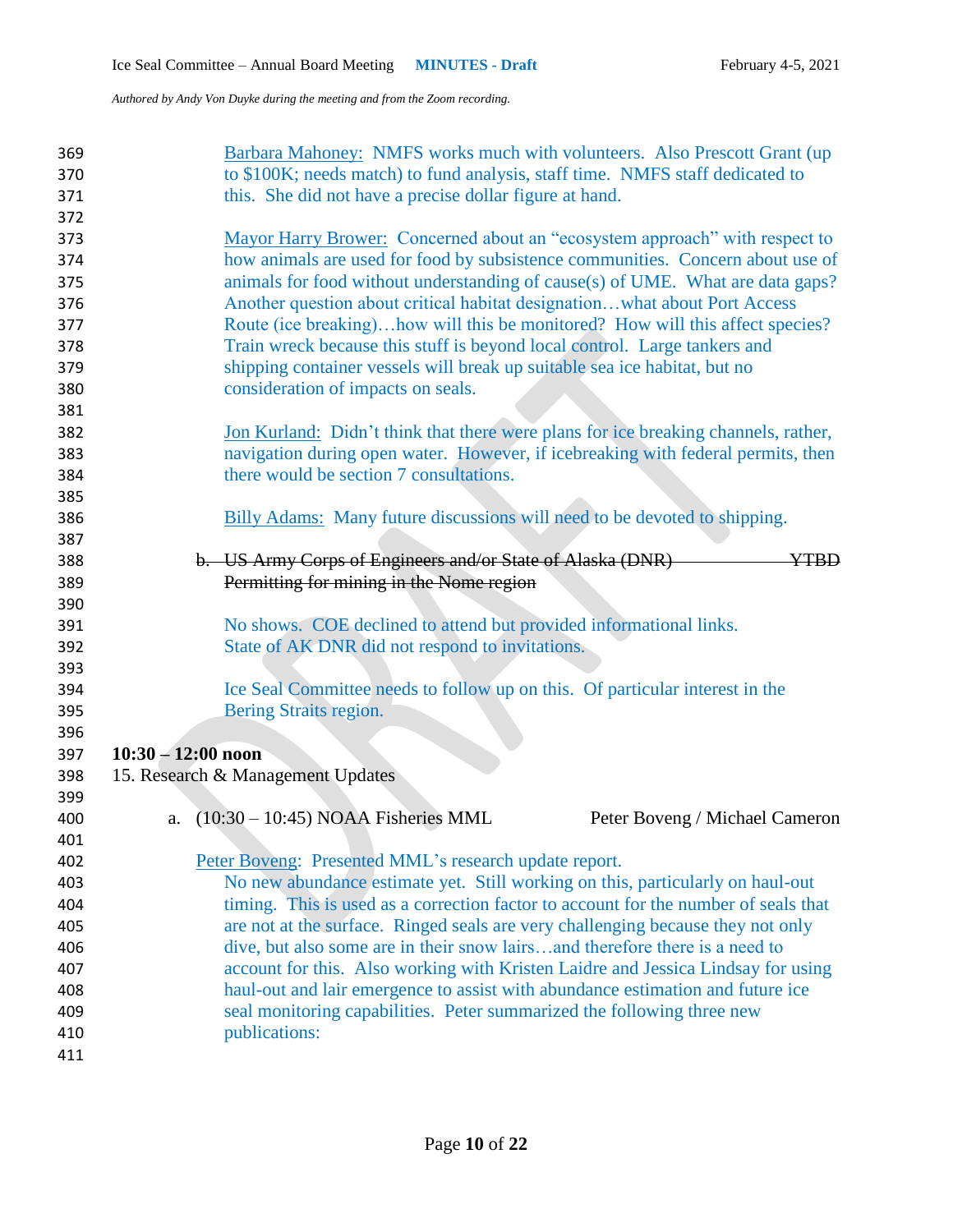| 412 | Boveng et al. (2020) Body condition of phocid seals during a period of rapid          |
|-----|---------------------------------------------------------------------------------------|
| 413 | environmental change in the Bering Sea and Aleutian Islands, Alaska.                  |
| 414 | https://doi.org/10.1016/j.dsr2.2020.104904                                            |
| 415 | Relative fatness with respect to length declined from 2007-2018. Older seals'         |
| 416 | condition declined during that period. Spotted seal adults did not decline (maybe     |
| 417 | even increased a little bit). Sea ice declined during this period. End of study was   |
| 418 | a record low sea ice extent year with ecosystem effects. This was an extreme          |
| 419 | event. Interpreted as evidence showing of an effect. Warming conditions affect        |
| 420 | sea ice edge, where pupping tends to occur. Good to compare with other results        |
| 421 | on indices of body condition and health presented by ADFG to the ISC.                 |
| 422 | Expectation is that extreme warm years will become warmer and more frequent.          |
| 423 |                                                                                       |
| 424 | Lang et al. (2021) Re-examination of population structure in Arctic ringed seals      |
| 425 | using DArTseq genotyping. https://doi.org/10.3354/esr01087                            |
| 426 | Paper on ringed seal genetic structure, suggesting that there are more populations    |
| 427 | than have been previously recognized. These may be considered to be "stocks".         |
| 428 | If reproductively separated, then we need to think of this from a management          |
| 429 | perspective. Previously genetic differences in ringed seals were not detectable.      |
| 430 | New genetic analyses of larger genetic sequences suggest that they are not as         |
| 431 | highly mixed as previously suggested. No conclusions about boundaries. Seals          |
| 432 | are still pretty well mixed and are highly genetically diverse.                       |
| 433 |                                                                                       |
| 434 | Ziel et al. (2021) Serologic survey for exposure to potential pathogens in ribbon     |
| 435 | seals (Histriophoca fasciata), spotted seals (Phoca largha), and bearded seals        |
| 436 | (Erignathus barbatus) in the Bering Sea. https://doi.org/10.1111/mms.12787            |
| 437 | Disease survey of spotted, bearded, and spotted seals using blood serum.              |
| 438 | Looking at antibodies for 8 pathogens. Some positive tests for 5 of the 8. All        |
| 439 | samples were negative for 3 of the 8. These pathogens have been previously            |
| 440 | detected in Alaska. Not a completely novel finding, more of an update. Should         |
| 441 | not be considered cause for taking new action by subsistence users, but rather it     |
| 442 | suggests the need for continued awareness, potentially yielding insights on UMEs      |
| 443 | and also with respect to disease in humans.                                           |
| 444 |                                                                                       |
| 445 | Billy Adams: Recognized the value of monitoring and partnerships with federal and     |
| 446 | state agencies. Also cited the knowledge of elders. Also local knowledge and          |
| 447 | Indigenous Knowledge is important source of information.                              |
| 448 |                                                                                       |
| 449 | Cyrus Harris: Asked about timing. Brought up the temporal changes in body             |
| 450 | condition. I.e., body-fat fluctuates over time according to an animal's life-history. |
| 451 | Interested in the time of year.                                                       |
| 452 |                                                                                       |
| 453 | Peter Boveng: Samples were all collected in the spring at the ice edge from a vessel  |
| 454 | when seals are pupping, nursing, and just after pups are weaned.                      |
| 455 |                                                                                       |
| 456 | Sam Gosuk: Asked about the dots on the graph and what they represent.                 |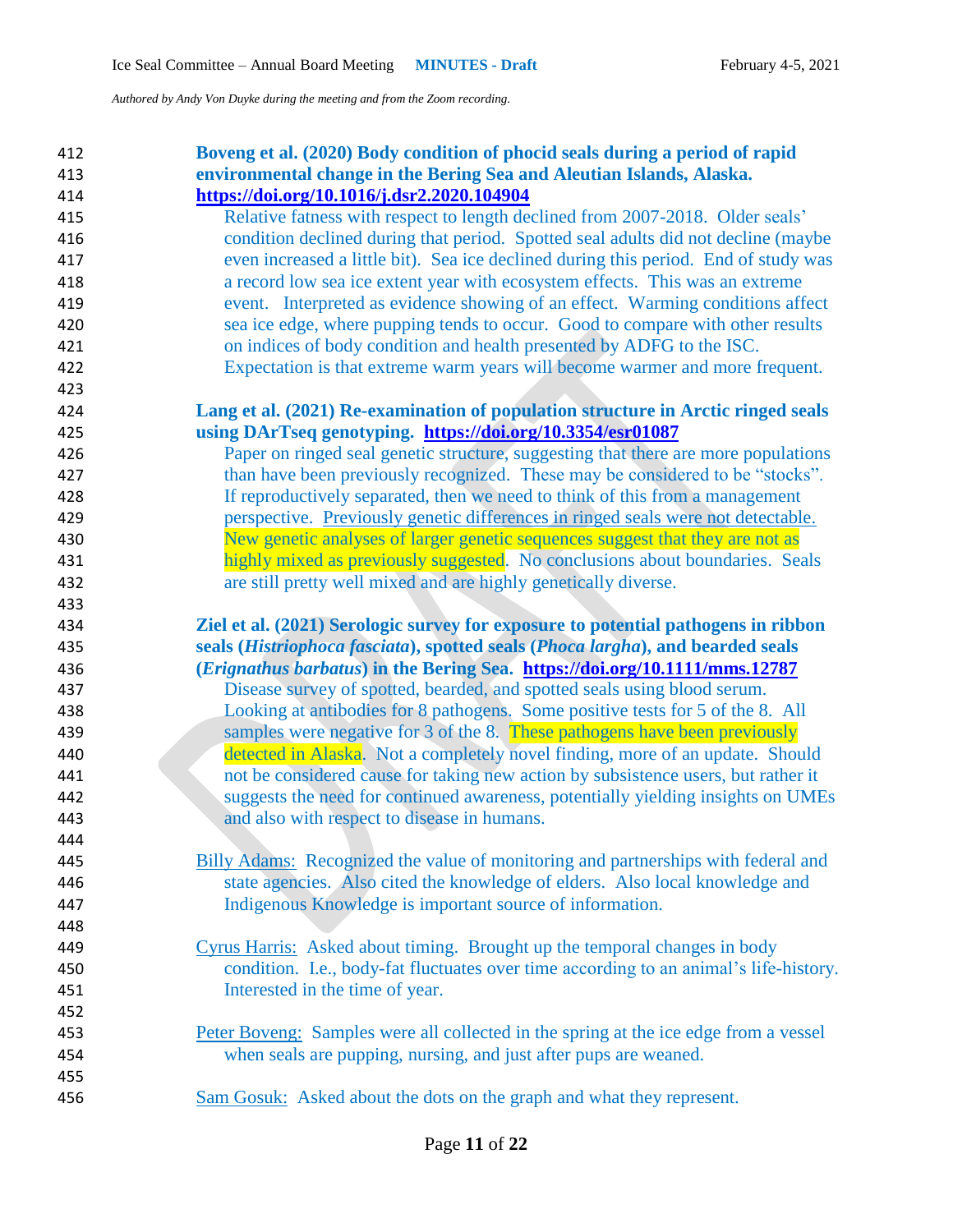| 457<br>458 | Peter Boveng: Explained the meaning of the graphs.                                     |
|------------|----------------------------------------------------------------------------------------|
| 459        | Justin Olnes: Asked about plot with x=year vs y=body-condition and misalignment        |
| 460        | of fit line with data points.                                                          |
| 461        |                                                                                        |
| 462        | Peter Boveng: Explained that the output is from model averaging that included 2-       |
| 463        | way interactions and that this is difficult to convey in a 2-d figure. Noted a         |
| 464        | significant overall decline in body-condition with age and species effects.            |
| 465        |                                                                                        |
| 466        | Justin Olnes: Reiterated that fit line outside the data points is misleading, but      |
| 467        | understands that there are multiple variables in the models.                           |
| 468        |                                                                                        |
| 469        | Albert Simon: Finally was able to call in to the meeting.                              |
| 470        |                                                                                        |
| 471        | Billy Adams: Indicated where we are in the agenda.                                     |
| 472        |                                                                                        |
| 473        | Lori Quakenbush: ADFG has some concern about this paper because it is different        |
| 474        | from what ADFG has found looking at spotted and ribbon seals annually. High            |
| 475        | variability affects output, also model averaging. Has concerns on the analyses,        |
| 476        | and also now that the news has gotten hold of this it is causing potentially alarm.    |
| 477        | Also has concerns with model averaging that also includes harbor seals. Looking        |
| 478        | at individual species, remove harbor seals, etc. how would these results change?       |
| 479        | ADFG intends to look this over in detail in the future.                                |
| 480        |                                                                                        |
| 481        | Taqulik Hepa: Concerned about local subsistence needs and how new scientific info      |
| 482        | can affect people in the Arctic.                                                       |
| 483        |                                                                                        |
| 484        | <b>Billy Adams:</b> Doubtful about adding another species from somewhere else into the |
| 485        | analysis. Spoke of frustration by Indigenous users when research departs from          |
| 486        | what they observe, yet other info (harbor seals) changes the perception of how         |
| 487        | things might actually be. This encourages extremist environmentalist groups to         |
| 488        | get involved and complicate things for everybody. Frustrated as a Native who           |
| 489        | relies on subsistence who constantly needs to fight for his rights. This can be        |
| 490        | hurtful to all Indigenous groups in the Arctic. Expressed frustration. Local           |
| 491        | hunters will first approach local leaders in villages (e.g., Billy, Joe, Taqulik) who  |
| 492        | have to answer for this.                                                               |
| 493        |                                                                                        |
| 494        | Brandon Ahmasuk: Data can be misinterpreted. In the Nome region several years          |
| 495        | ago had agencies with a mission to save species (who knew better than the locals).     |
| 496        | Much hype was made. Brandon and Gay were inundated with calls (e.g.,                   |
| 497        | "rescues" of perfectly healthy seals). Agencies want to help, but don't really         |
| 498        | know the animals. There were a few unhealthy seals too. Prompted the need for          |
| 499        | update on letter to agencies with instructions for who to contact with respect to      |
| 500        | "helping" seals.                                                                       |
| 501        |                                                                                        |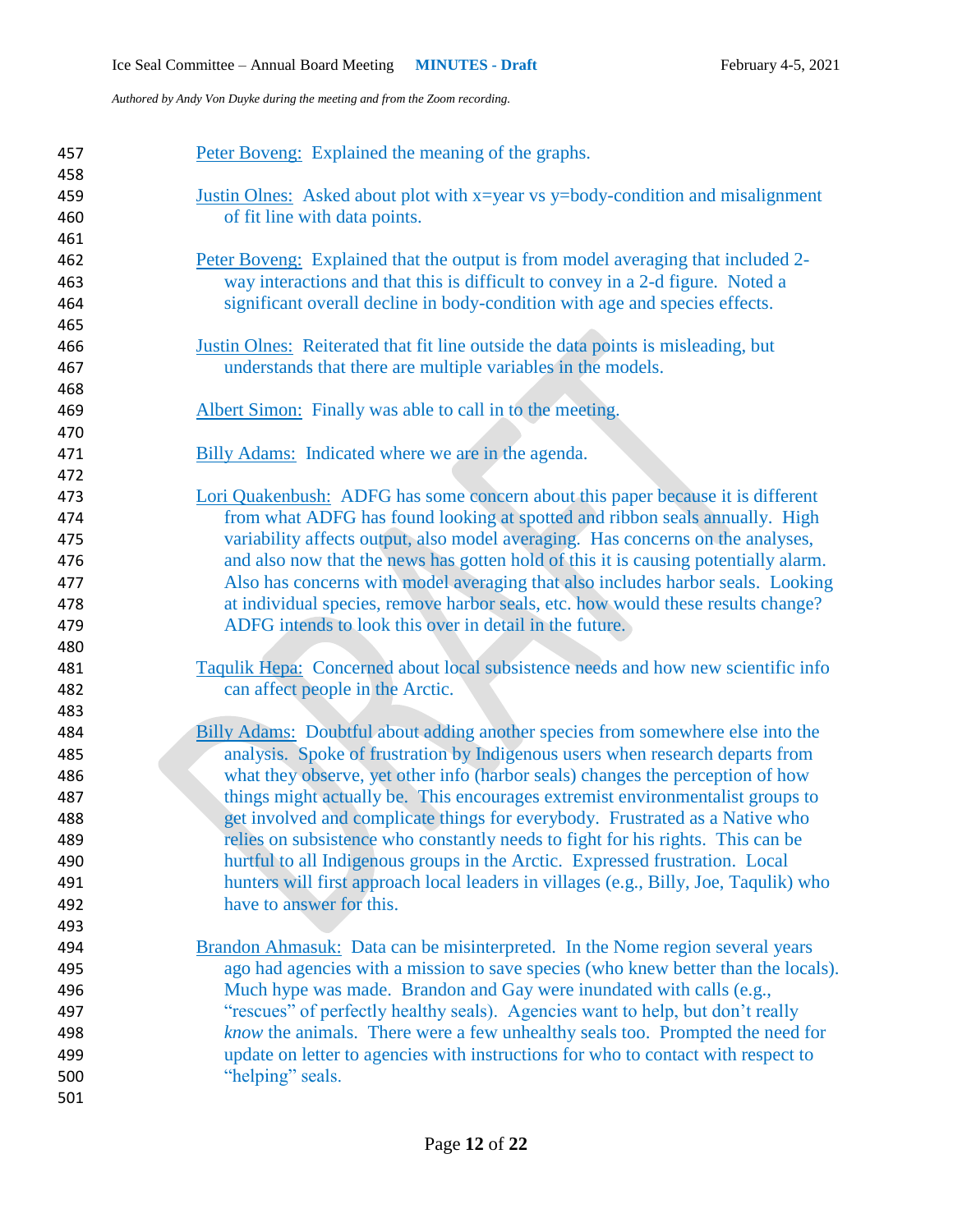| 502 | Peter Boveng: Responses to wide ranging discussion                                   |
|-----|--------------------------------------------------------------------------------------|
| 503 | Regarding Lori's questions on the analyseswilling to have a workshop to work         |
| 504 | through thisdoes not think there is as much of a conflict as perhaps thought by      |
| 505 | ADFG. ISC meeting with limited time is difficult forum to clarify highly             |
| 506 | technical analyses. Maybe ISC can facilitate this and possibly participate?          |
| 507 |                                                                                      |
| 508 | Regarding "messaging" issues that create an awkward (or worse) interaction, yes,     |
| 509 | it could have been handled better. Often there is not much control once the          |
| 510 | message gets out.                                                                    |
| 511 |                                                                                      |
| 512 | Disagrees with Billy's concern about the inclusion of harbor seals—this is           |
| 513 | ecosystem based approach and part of a data set that they have and these data are    |
| 514 | relevant to the major ecological perturbations including a heat wave in 2014, in     |
| 515 | 2018-19 (seabird die-off, seal UME). This is real and can be seen in other species   |
| 516 | besides ice seals. Wants to try to make use of all available information (e.g., IK). |
| 517 | With increased frequency of even more extreme conditions it is naïve to think that   |
| 518 | this won't affect seals. It's important to use all information we have and get best  |
| 519 | sense for what's going on moving forward.                                            |
| 520 |                                                                                      |
| 521 | Billy Adams: Suggesting to be very clear about the mission of MML that includes      |
| 522 | other pinniped species and that regions are different.                               |
| 523 |                                                                                      |
| 524 | Mayor Harry Brower: Communications were lacking with results vs interpretation vs    |
| 525 | public dissemination. Co-managemant should be at the forefront of the co-            |
| 526 | management body, not after the fact (i.e., after publication, press, etc.). Federal  |
| 527 | agency has its responsibilities, but co-management body does exist and the feds      |
| 528 | need to work with co-management. Clarification of the interpretations is needed      |
| 529 | when releasing this info to the public. If "true" co-management, then this should    |
| 530 | be covered BEFORE it gets released. Current practices by the federal                 |
| 531 | government imply no user group (co-mgmt). Also, when will abundance                  |
| 532 | estimates be completed? Need to work WITH the co-mgmt partner to develop             |
| 533 | these findings. The mayor further spoke at length on a wide range of topics.         |
| 534 |                                                                                      |
| 535 | Peter Boveng: Extensive comments on many topics and can't respond to all. But        |
| 536 | communication was a major theme that he has received from Mayor Brower.              |
| 537 | This long conversation is evidence for poor communication. In MML's defense,         |
| 538 | they had presented preliminary work earlier in 2019 and 2020 meetings and other      |
| 539 | forums (Straight Science presentations). Previously, there was not this level of     |
| 540 | alarm expressed by the ISC. This was not just dropped on the ISC as a peer-          |
| 541 | reviewed publication. But MML will adapt and learn from this experience about        |
| 542 | including more steps for communication with ISC.                                     |
| 543 |                                                                                      |
| 544 | Pathogens have also been reported previously. Paper is technical (it must be to be   |
| 545 | in the science literature). It is not a new finding. Hopes that new findings are of  |
| 546 | interest to the ISC. About what to do?conerning the a need to do something           |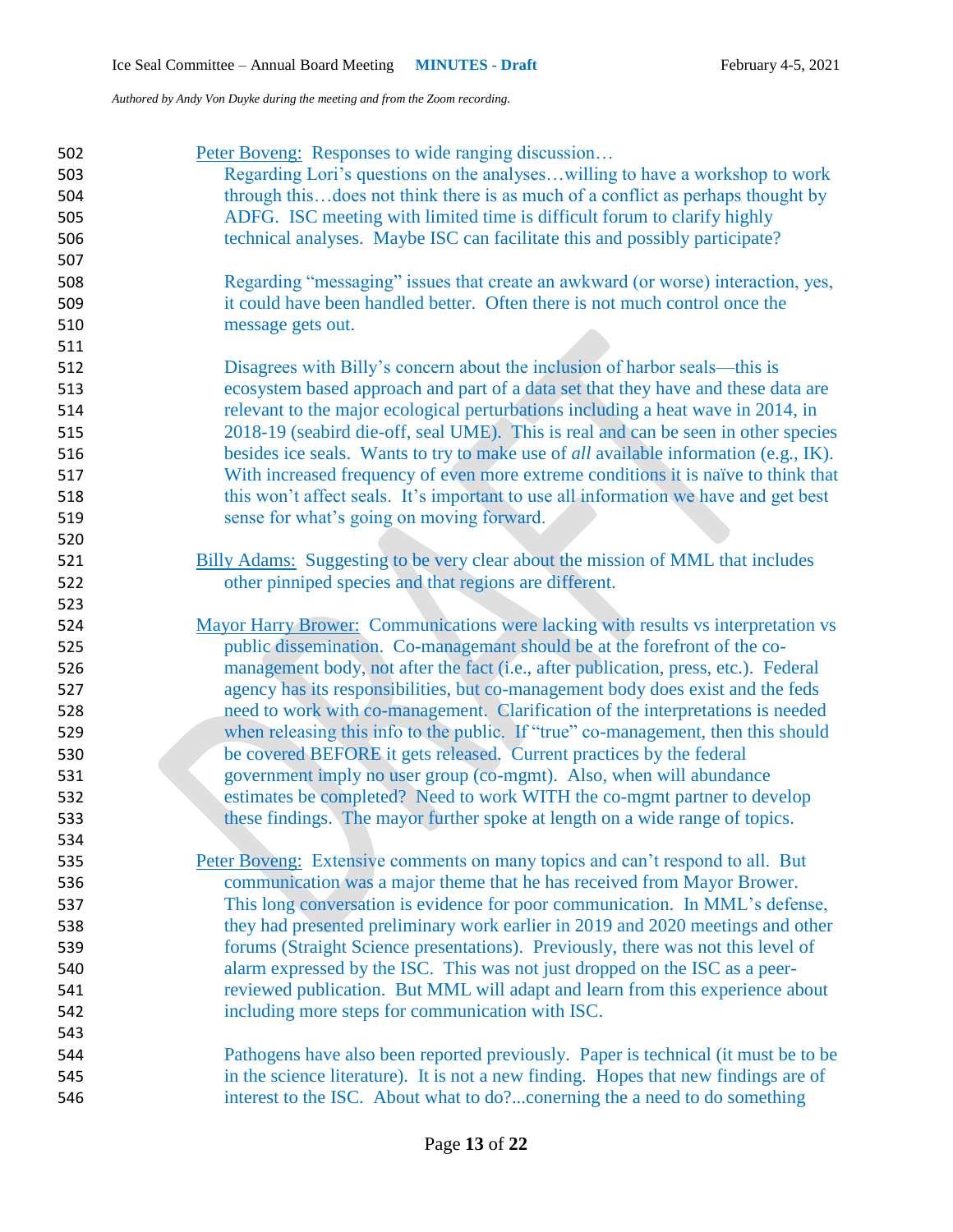| 547 | about risk to subsistence users' healthnot sure what to do (expertise on this is            |
|-----|---------------------------------------------------------------------------------------------|
| 548 | not in MML group). This is not unexpected, but is an effort to keep the ISC                 |
| 549 | informed. Maybe best to see what is out there, try to prioritize, and make plans            |
| 550 | based on what is known.                                                                     |
| 551 |                                                                                             |
| 552 | <b>Brandon Ahmasuk:</b> Agrees with Peter on the body-condition findings. He and Gay        |
| 553 | Sheffield made similar observations in the Nome area. "The time is now". His                |
| 554 | niece (a commercial fisher) has seen "hundreds to thousands" of floating dead               |
| 555 | skinny seals. These observations were forwarded on to the agencies.                         |
| 556 |                                                                                             |
| 557 | Nicole Kanayuruk: Similar question to Mayor's first question on abundance                   |
| 558 | estimates. Regarding haulouts and snow-lair emergence. Are there preliminary                |
| 559 | results? Confused about the snow-lair research. Why delay release of abundance              |
| 560 | estimates?                                                                                  |
| 561 |                                                                                             |
| 562 | Peter Boveng: Acknowledges frustration for time to get final estimates. Some                |
| 563 | preliminary estimates have been put out there (with uncertainty), and MML has               |
| 564 | had to backtrack because they were incomplete. He now prefers to release final              |
| 565 | results rather than interim results. They are very close to final results. Why so           |
| 566 | long? This is the first time this has been done over such large areasvery                   |
| 567 | challenging task to get it done correctly, requiring logistical development, new            |
| 568 | technology (camera imaging system), and newly developed statistical                         |
| 569 | approaches figuring them out as they move forward. Anticipate that next                     |
| 570 | surveys will go more quickly.                                                               |
| 571 |                                                                                             |
| 572 | Nicole Kanayuruk: Confused about the addition of haulout and lair emergence                 |
| 573 | because these are separate issues.                                                          |
| 574 |                                                                                             |
| 575 | Peter Boveng: Dive and snow lair data are needed to "correct" for seals that cannot         |
| 576 | be seen from the air. Using the data on haulout, diving, denning will allow for             |
| 577 | estimating the number of seals that are not visible, and so must be included in the         |
| 578 | methods for abundance estimation.                                                           |
| 579 |                                                                                             |
| 580 | Raphaela Stimmelmayr: Abstract results are informative for a veterinarian but               |
| 581 | potentially confusing, misleading, and alarming for "non-technical" people.                 |
| 582 | Serology only shows "exposure" (i.e., presence of antibodies), not sickness. No             |
| 583 | clinical cases observed in ice seals. Recommends a workshop on disease with                 |
| 584 | public health experts. Previous work shows that the chance of contracting a                 |
| 585 | disease even from infected animals is low.                                                  |
| 586 |                                                                                             |
| 587 | Peter Boveng: Plans for new work in 2021.                                                   |
| 588 | Peter Boveng presented plans for aerial survey of seals and polar bears in the<br>$\bullet$ |
| 589 | Beaufort Sea (2 pager)                                                                      |
| 590 | Michael Cameron presented plans for airborne methods to measure body<br>$\bullet$           |
| 591 | condition of seals using drones. This will bump up the sample size. And it                  |
|     |                                                                                             |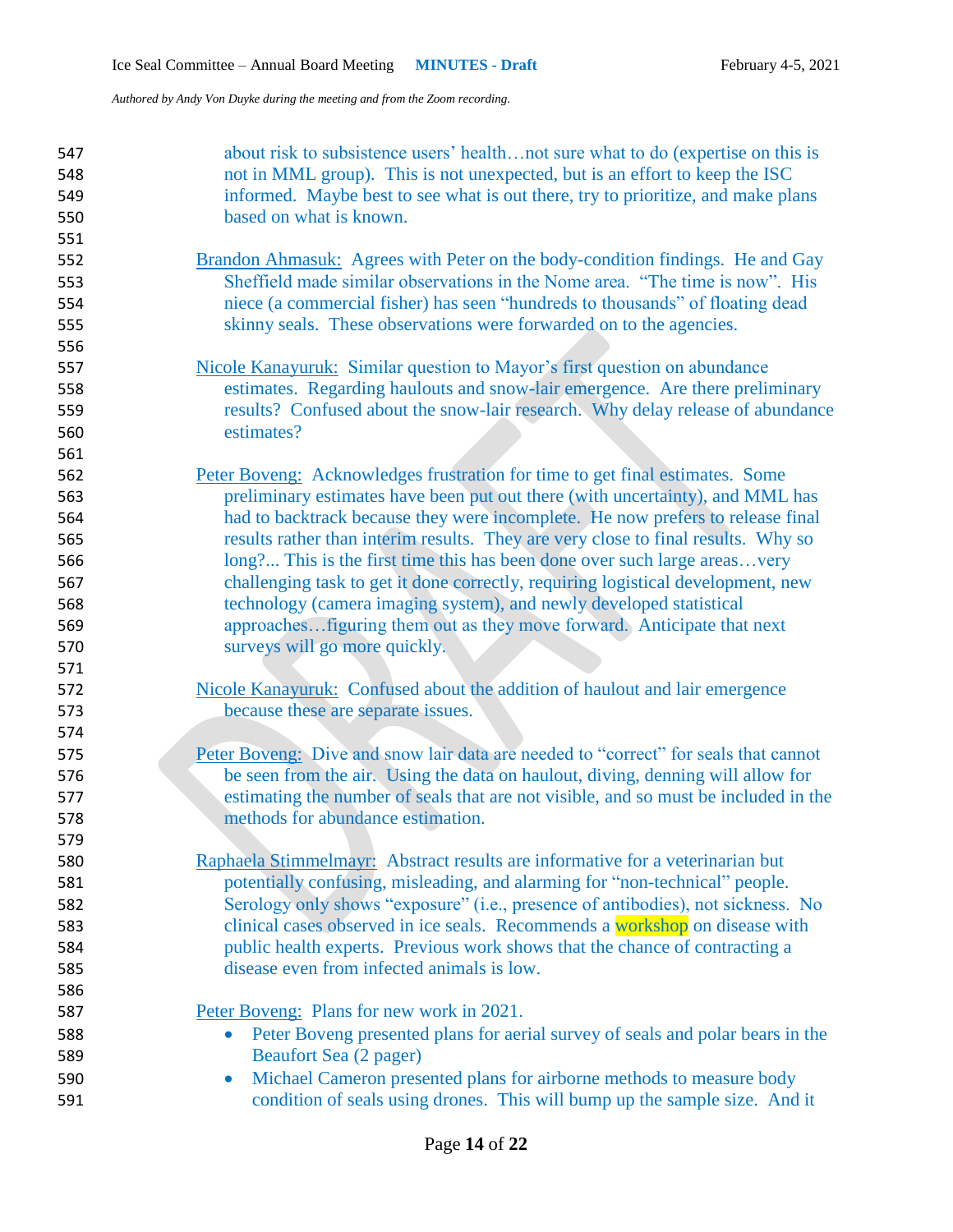| 592<br>593<br>594 | complements other work and long-term data sets. Hoping to hire a Native<br>hunter as a participant.                                                                  |
|-------------------|----------------------------------------------------------------------------------------------------------------------------------------------------------------------|
| 595               | Brandon Ahmasuk: Asked about working with Kawerak to hire a hunter rep?                                                                                              |
| 596               | Requested clarification. Was this working with Kawerak Corp. or working in the                                                                                       |
| 597               | Kawerak region?                                                                                                                                                      |
| 598               |                                                                                                                                                                      |
|                   |                                                                                                                                                                      |
| 599               | Peter Boveng: This conversation occurred back in 2019 as part of planning for 2020<br>cruise – cancelled due to COVID-19. Still some need for discussion of the role |
| 600               |                                                                                                                                                                      |
| 601               | that a Native hunter would play as part of MML's activities. Peter indicated that                                                                                    |
| 602               | these discussions happened with Kawerak Corp. Julie, Rose, Merlin, Austin and                                                                                        |
| 603               | several NOAA staffers have had these conversations.                                                                                                                  |
| 604               |                                                                                                                                                                      |
| 605               | Joe Mello Leavitt: Asked if MML was planning to fly the aerial surveys during the                                                                                    |
| 606               | summer? Also asked about ASAMM.                                                                                                                                      |
| 607               |                                                                                                                                                                      |
| 608               | Peter Boveng: Yes. Will be working with whalers to avoid conflict. Most of flights                                                                                   |
| 609               | will be to the east in the Beaufort Sea. Peter offered to try to provide info about                                                                                  |
| 610               | ASAMM.                                                                                                                                                               |
| 611               |                                                                                                                                                                      |
| 612               | Billy Adams: MML should ask AEWC for how they can fly in the exclusion zones,                                                                                        |
| 613               | because it will help with polar bear numbers and because planes already fly in                                                                                       |
| 614               | these zones. Also was happy to hear about local participation. Early June is                                                                                         |
| 615               | excellent time to see seals when they're molting on the ice.                                                                                                         |
| 616               |                                                                                                                                                                      |
| 617               | Mayor Harry Brower: Use hunters to take photos for seal body-condition analysis.                                                                                     |
| 618               |                                                                                                                                                                      |
| 619               | Peter Boveng: Thinks this is a good idea and stated that this is already under way in                                                                                |
| 620               | the Pribilofs.                                                                                                                                                       |
| 621               |                                                                                                                                                                      |
| 622               | b. $(10:45 - 11:00)$ ADFG-AMMP<br>Lori Quakenbush                                                                                                                    |
| 623               |                                                                                                                                                                      |
| 624               | <b>Justin Crawford</b> - presented Ice Seal Movement maps                                                                                                            |
| 625               |                                                                                                                                                                      |
| 626               | Billy Adams: asked about how much more tagging will occur?                                                                                                           |
| 627               | Objectives for tagging? (asked by Harry Brower)                                                                                                                      |
| 628               |                                                                                                                                                                      |
| 629               | Lori Quakenbush: Answered Billy's question                                                                                                                           |
| 630               | To understand what they do, where, and to determine why. This is important for                                                                                       |
| 631               | activities like seismic, shipping, oil spill trajectories, feeding areas, haul-outs.                                                                                 |
| 632               | General objectives but can answer specific questions about seal biology relative to                                                                                  |
| 633               | human activities.                                                                                                                                                    |
| 634               |                                                                                                                                                                      |
| 635               | Peter Boveng: Also added that it can help with haul-out timing, which is critical for a                                                                              |
| 636               | correction factor used in abundance estimation.                                                                                                                      |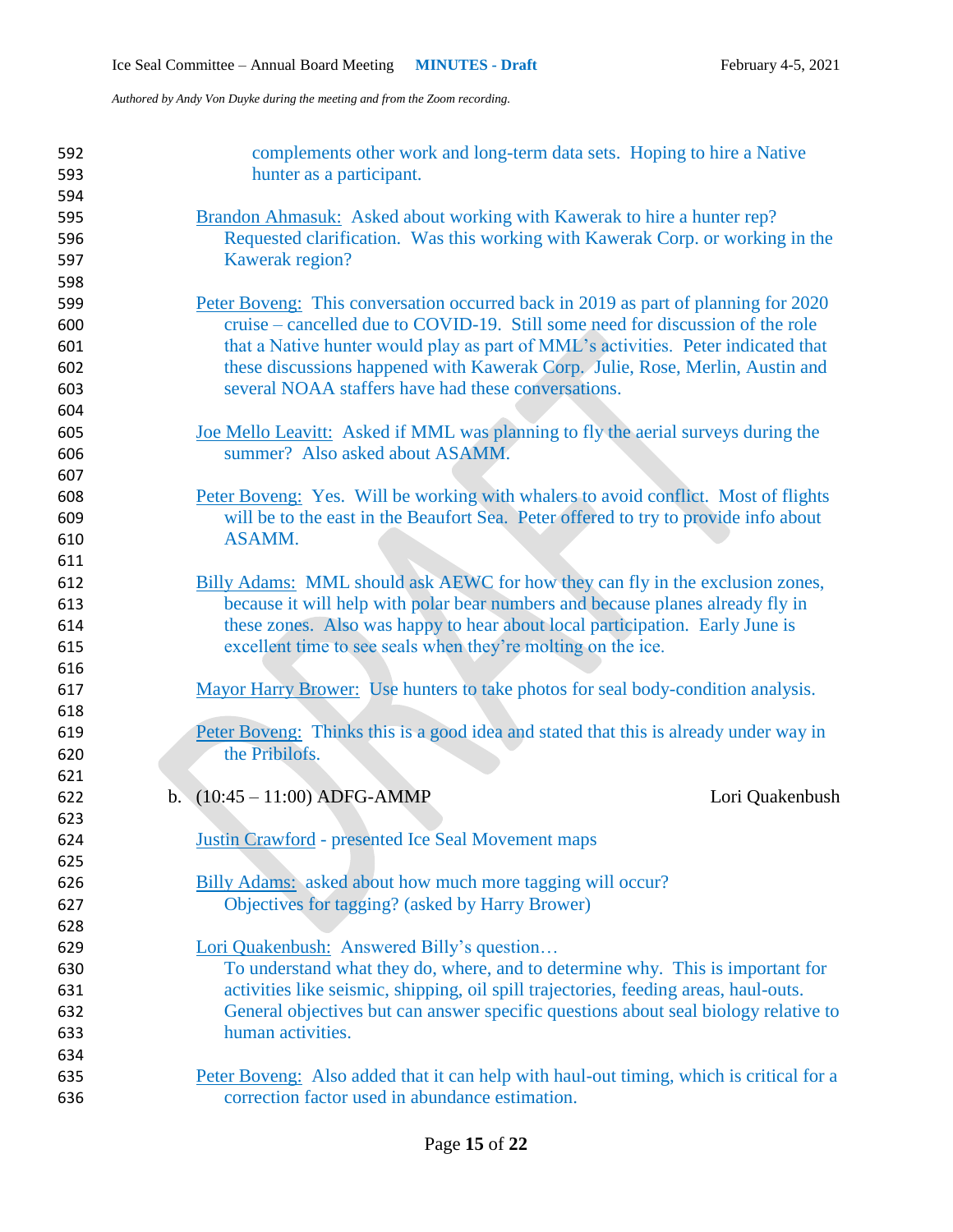| 637<br>638<br>639<br>640<br>641 | Justin Olnes - presented harvest monitoring:<br>Requested that the ISC discuss prioritization of harvest monitoring (e.g. pursuing<br>funding, $etc.$ ) – Billy suggested tabling this as an action item until the end of<br>the meeting. |
|---------------------------------|-------------------------------------------------------------------------------------------------------------------------------------------------------------------------------------------------------------------------------------------|
| 642<br>643<br>644               | Anna Bryan - presented on the use of harvest-based monitoring to assess the status of<br>ice seals.                                                                                                                                       |
| 645                             | c. $(11:00 - 11:15)$ NSB-DWM<br>R. Stimmelmayr and/or A. Von Duyke                                                                                                                                                                        |
| 646                             |                                                                                                                                                                                                                                           |
| 647                             | Raphaela Stimmelmayr: Presented her research update. COVID-19 in seals was not                                                                                                                                                            |
| 648                             | detected (using a PCR test, just like with people).                                                                                                                                                                                       |
| 649                             |                                                                                                                                                                                                                                           |
| 650<br>651                      | Andy Von Duyke: Presented his most recent seal map, mentioned other research that<br>he is part of, and provided a quick summary of 2021 anticipated seal research                                                                        |
| 652                             | activities (tagging and working on a manuscript about spotted seal movements).                                                                                                                                                            |
| 653                             |                                                                                                                                                                                                                                           |
| 654                             | Brandon Ahmasuk: Commented on hunter's observation of a different type of worm                                                                                                                                                            |
| 655                             | throughout the stomach and intestines of an ugruk. He thought it looked                                                                                                                                                                   |
| 656                             | "different". Not a tapeworm. It was skinny and round.                                                                                                                                                                                     |
| 657                             |                                                                                                                                                                                                                                           |
| 658                             | Albert Simon: Commented on the need to study fish to help understand seals.                                                                                                                                                               |
| 659                             |                                                                                                                                                                                                                                           |
| 660                             | Elisabeth Kruger: Asked Raphaela to identify the source of plastic in the polar bear's                                                                                                                                                    |
| 661                             | stomachs.                                                                                                                                                                                                                                 |
| 662                             |                                                                                                                                                                                                                                           |
| 663                             | Raphaela Stimmelmayr: Mostly finding plastic grocery bags, heavy duty trash bags,                                                                                                                                                         |
| 664                             | gloves, clear plastic. Believe that the bears are eating food waste and the plastic                                                                                                                                                       |
| 665                             | bags in which it's stored.                                                                                                                                                                                                                |
| 666                             | Colleen Reichmuth / Jillian Sills                                                                                                                                                                                                         |
| 667<br>668                      | d. (11:15 - 11:30) Long Marine Laboratory-UCSC                                                                                                                                                                                            |
| 669                             | Colleen Reichmuth: Introduced recent research and studies in the last year. Focus is                                                                                                                                                      |
| 670                             | on ringed, spotted, and bearded seals. Main themes are bioacoustics and                                                                                                                                                                   |
| 671                             | physiology. Studies on captive seals to address research questions that cannot be                                                                                                                                                         |
| 672                             | done with free-ranging animals. Study handouts have the bulk of the info.                                                                                                                                                                 |
| 673                             | Highlights are on studies that have been completed in the past year.                                                                                                                                                                      |
| 674                             |                                                                                                                                                                                                                                           |
| 675                             | Jillian Sills: Provided an update on the following two recent acoustics research                                                                                                                                                          |
| 676                             | publications that included bearded seals:                                                                                                                                                                                                 |
| 677                             |                                                                                                                                                                                                                                           |
| 678                             |                                                                                                                                                                                                                                           |
| 679                             | Sills et al. (2020) Auditory biology of bearded seals ( <i>Erignathus barbatus</i> ).<br>https://doi.org/10.1007/s00300-020-02736-w                                                                                                       |
| 680                             |                                                                                                                                                                                                                                           |
|                                 |                                                                                                                                                                                                                                           |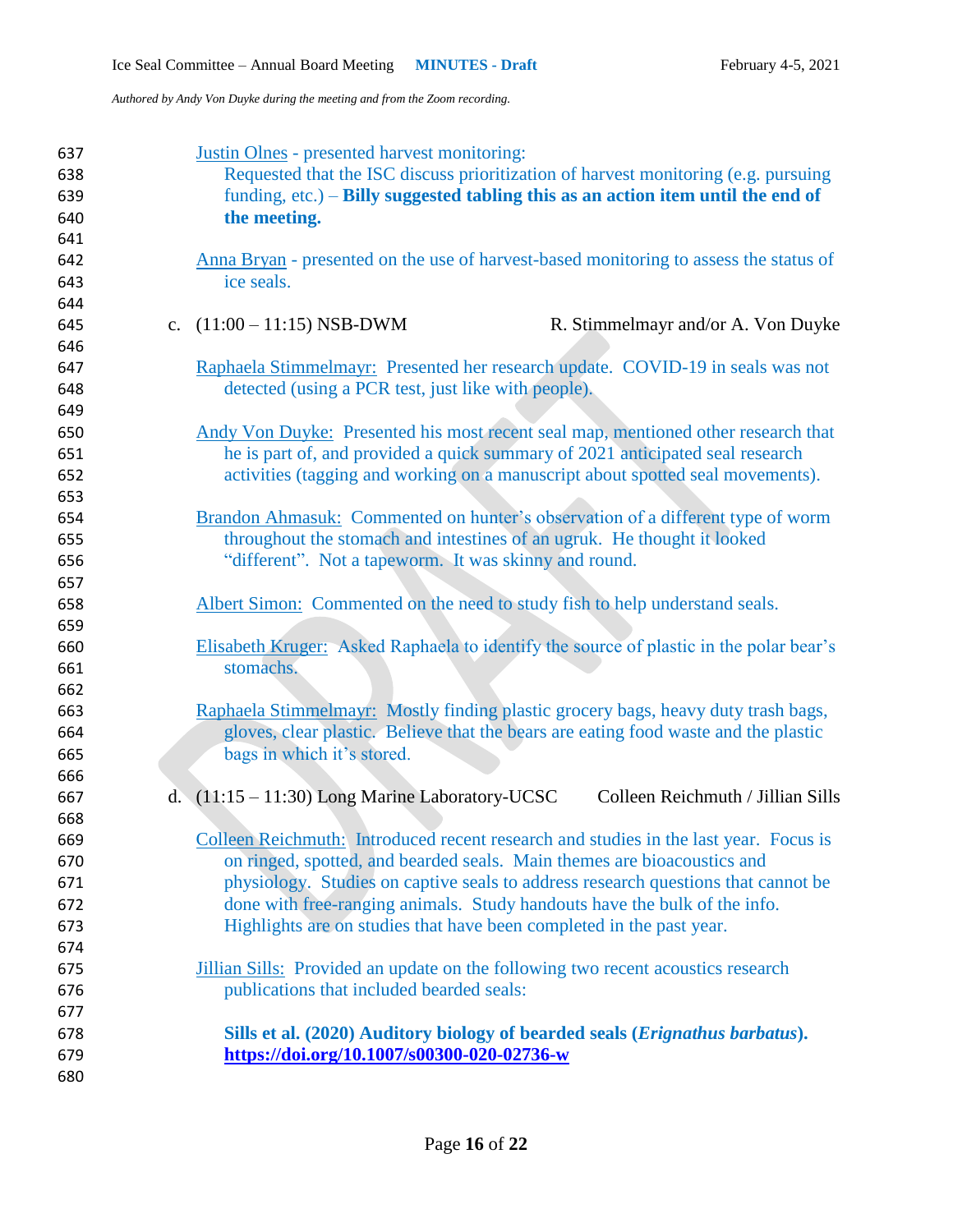| 681<br>682<br>683 |    | Sills et al. (2020) Evaluating temporary threshold shift onset levels for<br>impulsive noise in seals. https://doi.org/10.1121/10.0002649  |
|-------------------|----|--------------------------------------------------------------------------------------------------------------------------------------------|
| 684<br>685        |    | Measured hearing abilities of bearded seals under quiet and masking noise<br>conditions. How do seals perceive sound in their environment? |
| 686<br>687        |    | Major findings were presented.                                                                                                             |
| 688<br>689        |    | Suggests that current NMFS regulatory guidelines are appropriate for Alaskan                                                               |
| 690               |    | seals.                                                                                                                                     |
| 691<br>692        |    | Next studies will consider low frequency noise detection in bearded seals.                                                                 |
| 693<br>694        |    | Also, studying sound production in ice seals (vocalizations and their ecological                                                           |
| 695               |    | importance and relevance to passive acoustic monitoring). This is being prepared                                                           |
| 696               |    | for publication.                                                                                                                           |
| 697<br>698        |    | Colleen Reichmuth: Presented on the PHOCAS program (i.e. Arctic seal physiology)                                                           |
| 699               |    |                                                                                                                                            |
| 700               |    | Hits a long list of topics on <b>basic biology</b> , energetics, seasonality, molting, resting                                             |
| 701               |    | metabolic rate, oxygen storage in blood-muscle-lungs, energetics of movement,                                                              |
| 702               |    | dive and foraging limitations, thermoregulation. (yellow highlights show topics of                                                         |
| 703               |    | Colleens presentation).                                                                                                                    |
| 704               |    |                                                                                                                                            |
| 705               |    | Thometz et al. (2021) Molting strategies of Arctic seals drive annual patterns                                                             |
| 706               |    | in metabolism. https://doi.org/10.1093/conphys/coaa112                                                                                     |
| 707               |    |                                                                                                                                            |
| 708               |    | Hermann-Sorensen et al. (2021) In vivo measurement of lung volume in                                                                       |
| 709               |    | ringed seals: insights from biomedical imaging.                                                                                            |
| 710<br>711        |    | https://doi.org/10.1242/jeb.235507                                                                                                         |
| 712               |    | e. $(11:30 - 11:45)$ Alaska Sea Life Center<br>Jane Belovarac & Carrie Goertz                                                              |
| 713               |    |                                                                                                                                            |
| 714               |    | Carrie Goertz: Provided a brief summary of their work at the ASLC.                                                                         |
| 715               |    |                                                                                                                                            |
| 716               | f. | $(11:45 - 12:00)$ UPDATE:<br>Rowenna Gryba (UBC)                                                                                           |
| 717               |    | Integration of Local or Traditional Knowledge and Western Science using a Bayesian                                                         |
| 718               |    | approach for fully formed models                                                                                                           |
| 719               |    |                                                                                                                                            |
| 720               |    | Rowenna Gryba: Presented on the status update for this project.                                                                            |
| 721               |    |                                                                                                                                            |
| 722               |    | <b>Billy Adams:</b> Suggested the Icy Cape regions (Pt Lay and Wainwright) as well as                                                      |
| 723               |    | Nuiqsut and Camden Bay for more work like this. Other regions have                                                                         |
| 724               |    | experienced more from climate change and we should study them too. Considers                                                               |
| 725               |    | this work to be useful and meaningful.                                                                                                     |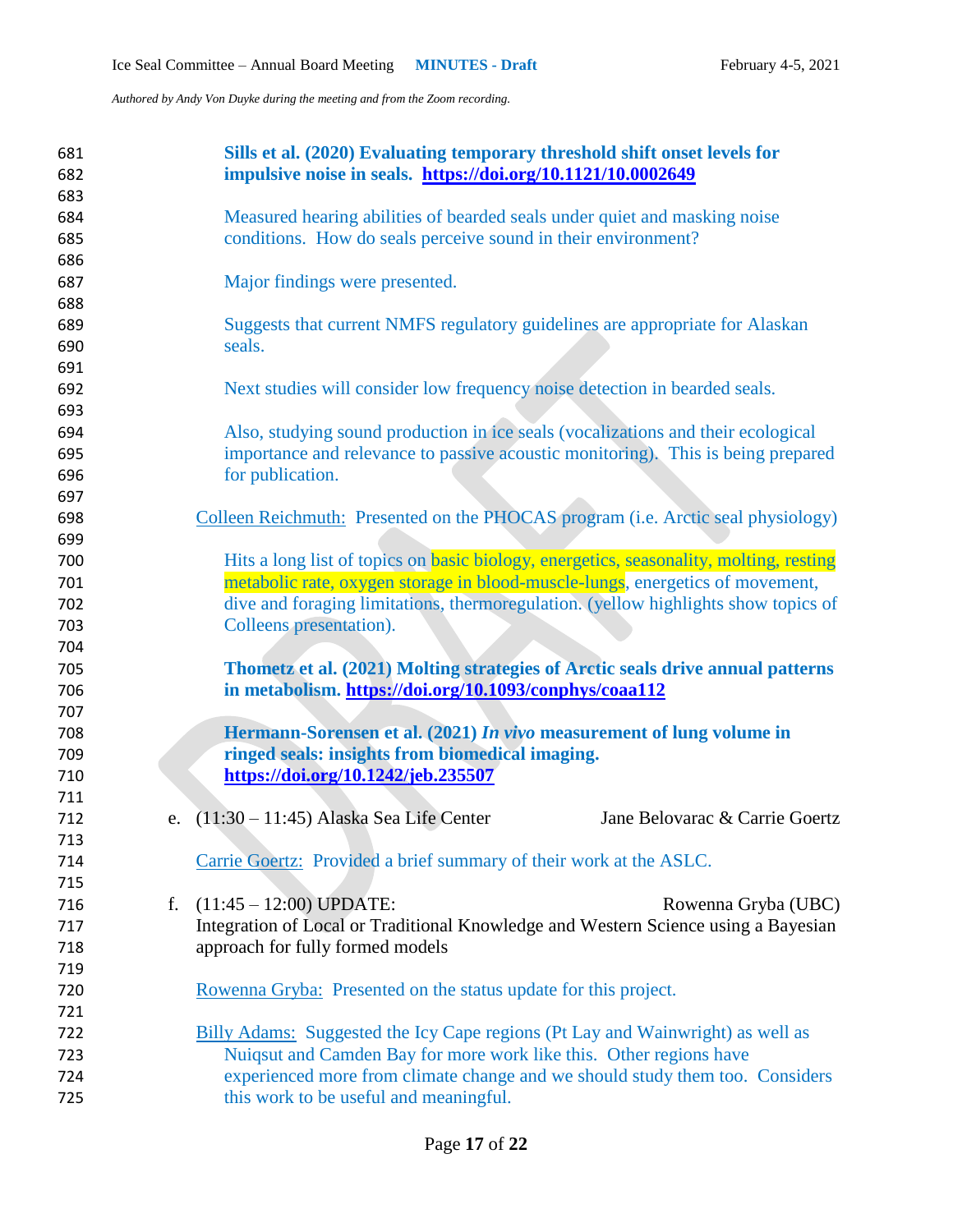| 726        | $1:00 - 1:45$ pm                                                                      |
|------------|---------------------------------------------------------------------------------------|
| 727        | g. $(1:00 - 1:30)$ UPDATES:<br>Donna Hauser (UAF)                                     |
| 728        | Evaluating novel assessment approaches for coastal ice seal haulout areas and         |
| 729        | behavior in the Alaskan Beaufort Sea                                                  |
| 730        | Alaska Arctic Observatory and Knowledge Hub (AAOKH)                                   |
| 731        | Ikaagvik Sikukun ugruk hunting season publication                                     |
| 732        |                                                                                       |
| 733        | Donna Hauser: Presented on AAOKH. Observations obtained in partnership with           |
| 734        | Indigenous community members. Suggested that it would be good to collaborate          |
| 735        | with ISC. Also interested in expanding and co-developing observational                |
| 736        | products.                                                                             |
| 737        |                                                                                       |
| 738        | Kimberly Pikok: Presented about her role with AAOKH. Asked if these types of          |
| 739        | local observations are of interest to ISC and what type of outreach products are of   |
| 740        | interest?                                                                             |
| 741        |                                                                                       |
| 742        | Brandon Ahmasuk: Added to chat a comment about warming weather as observed by         |
| 743        | his father during the late 1970s.                                                     |
| 744        |                                                                                       |
| 745        | Sam Gosuk: Glad to hear that young people are being involved. Young people need       |
| 746        | to learn the traditional ways in order to keep getting food from the land. Learning   |
| 747        | to observe the environment is a good way to pick up traditional knowledge. Sam        |
| 748        | requested that he be added as a contact for AAOKH.                                    |
| 749        |                                                                                       |
| 750        | Carla Sims Kayotuk: Provided summary of her experience as an AAOKH observer.          |
| 751        | She thinks that this is a really good program.                                        |
| 752        |                                                                                       |
| 753        | h. $(1:30 - 1:45)$ Polar Bear Co-Management<br>Katya Gray (ANCC)                      |
| 754        |                                                                                       |
| 755        | Katya Gray: Presented on ANCC.                                                        |
| 756        |                                                                                       |
| 757        | $1:45 - 3:00$ pm                                                                      |
| 758        | 16. Old Business<br>(Action items from 2020 Board Meeting)                            |
| 759        | a. Ice seal population status updates from MML (Chukchi Sea)                          |
| 760        |                                                                                       |
| 761        | Info provided by Peter Boveng. See MML presentation above.                            |
| 762<br>763 | b. Does the ISC wish to pursue funding for an ESA listing workshop(s) in the upcoming |
| 764        | grant proposal for FY2021-22?<br>(Recommend tabling until agenda item #17b)           |
| 765        |                                                                                       |
| 766        | This question is about what, if anything, the ISC would like to include in the        |
| 767        | upcoming grant proposal beyond status quo.                                            |
| 768        |                                                                                       |
| 769        | Expand the scope of our annual meeting (e.g., travel to ASLC in Seward)               |
|            |                                                                                       |
| 770        | Expand "youth" involvement (meeting travel, cover costs to AMSS)                      |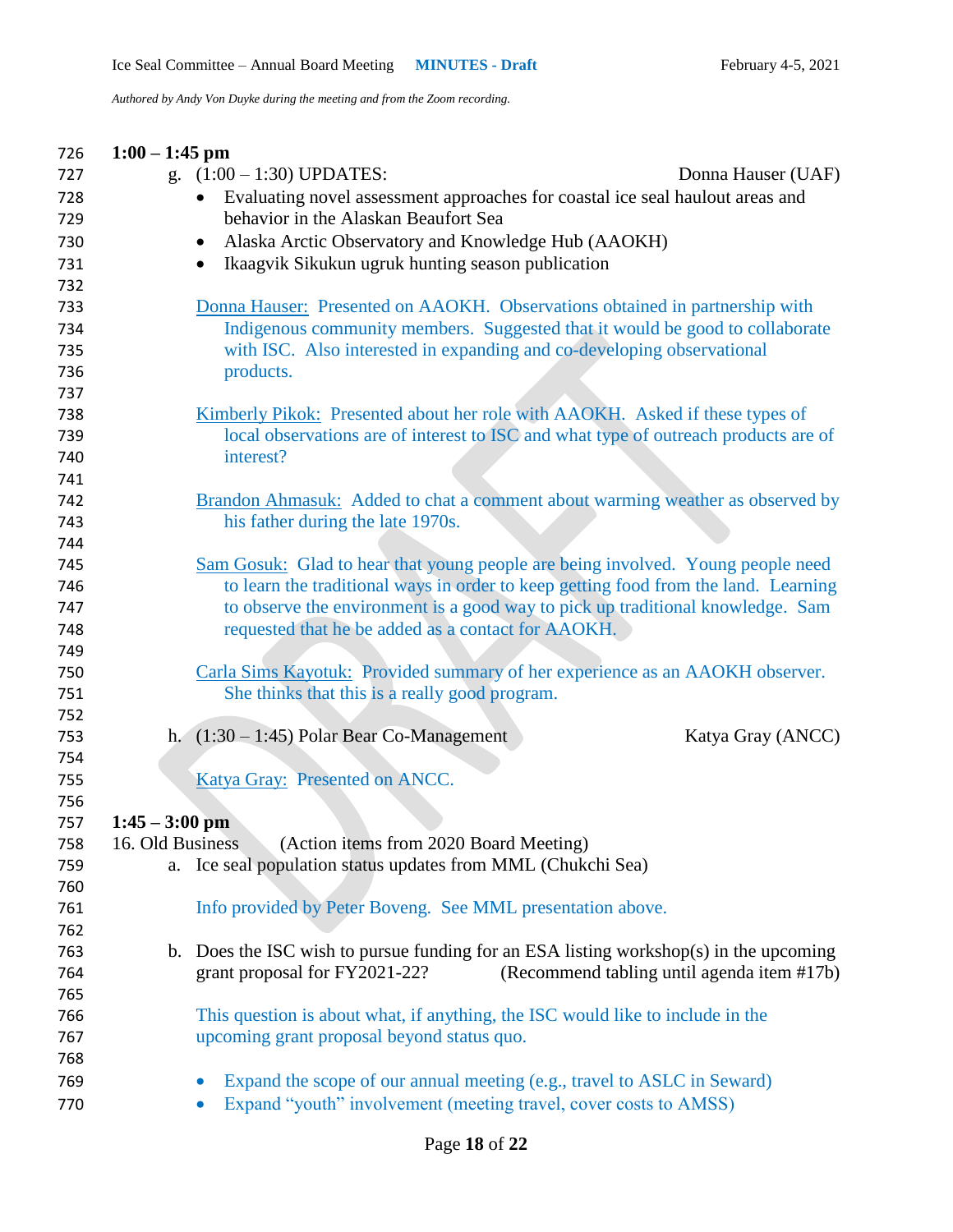| 771<br>772<br>773<br>774<br>775 |    | Workshop of various topics (science, sampling, tagging, necropsy)<br>Round-table outreach with the public (IK told to the public).<br>$\bullet$<br>Tour facilities, see animals, drone practice(?)<br>$\bullet$<br>Tagging training (train the trainers) |
|---------------------------------|----|----------------------------------------------------------------------------------------------------------------------------------------------------------------------------------------------------------------------------------------------------------|
| 776<br>777<br>778               |    | <b>Brandon Ahmasuk:</b> Likes the idea. Another suggestion to meet in one of the regions<br>for better public feedback.                                                                                                                                  |
| 779<br>780<br>781<br>782        |    | Albert Simon: Liked the tagging training in person. Certified tagger trainer (train the<br>trainer). Refresher for those who have been trained.                                                                                                          |
| 783<br>784                      |    | <b>Jennifer Hooper:</b> All good ideas. Have we spoken with NOAA?                                                                                                                                                                                        |
| 785                             |    | FY22 grant proposal:                                                                                                                                                                                                                                     |
| 786                             |    | Face to face meeting in Anchorage (adjacent to AMSS)<br>$\bullet$                                                                                                                                                                                        |
| 787                             |    | Travel for 5 "youth" (one from each community)<br>$\bullet$                                                                                                                                                                                              |
| 788                             |    |                                                                                                                                                                                                                                                          |
| 789                             |    | Try for a day trip (unanimous consent)                                                                                                                                                                                                                   |
| 790                             |    | Youth involvement (travel, AMSS)                                                                                                                                                                                                                         |
| 791                             |    |                                                                                                                                                                                                                                                          |
| 792                             |    |                                                                                                                                                                                                                                                          |
| 793                             |    | c. Would the ISC like to proactively work toward facilitating the concurrent use of                                                                                                                                                                      |
| 794                             |    | Indigenous-Knowledge and Scientific-Knowledge for co-management? Examples                                                                                                                                                                                |
| 795                             |    | may include supporting research, requesting research, and/or direct participation.                                                                                                                                                                       |
| 796                             |    |                                                                                                                                                                                                                                                          |
| 797                             |    | <b>Tabled</b>                                                                                                                                                                                                                                            |
| 798                             |    |                                                                                                                                                                                                                                                          |
| 799                             |    |                                                                                                                                                                                                                                                          |
| 800                             |    | d. Does ISC want to request information and/or research into the rate in which various                                                                                                                                                                   |
| 801                             |    | sedatives and other drugs are metabolized by ice seals that have been handled?                                                                                                                                                                           |
| 802                             |    |                                                                                                                                                                                                                                                          |
| 803                             |    | <b>Tabled</b>                                                                                                                                                                                                                                            |
| 804                             |    |                                                                                                                                                                                                                                                          |
| 805                             |    |                                                                                                                                                                                                                                                          |
| 806                             | e. | Does the ISC want to explore the potential use of an app to conduct harvest                                                                                                                                                                              |
| 807                             |    | monitoring and other ice seal documentation as needed by the ISC <sup>4</sup> .                                                                                                                                                                          |
| 808                             |    |                                                                                                                                                                                                                                                          |
| 809                             |    | Eg., Indigenous Sentinels Network (ISN), SMART, SIKU, etc.                                                                                                                                                                                               |
| 810                             |    |                                                                                                                                                                                                                                                          |
| 811                             |    |                                                                                                                                                                                                                                                          |
| 812                             |    |                                                                                                                                                                                                                                                          |
|                                 |    |                                                                                                                                                                                                                                                          |

<sup>&</sup>lt;sup>4</sup> Time for evaluating the use of apps for local observations has been included in the budget for FY2020-2021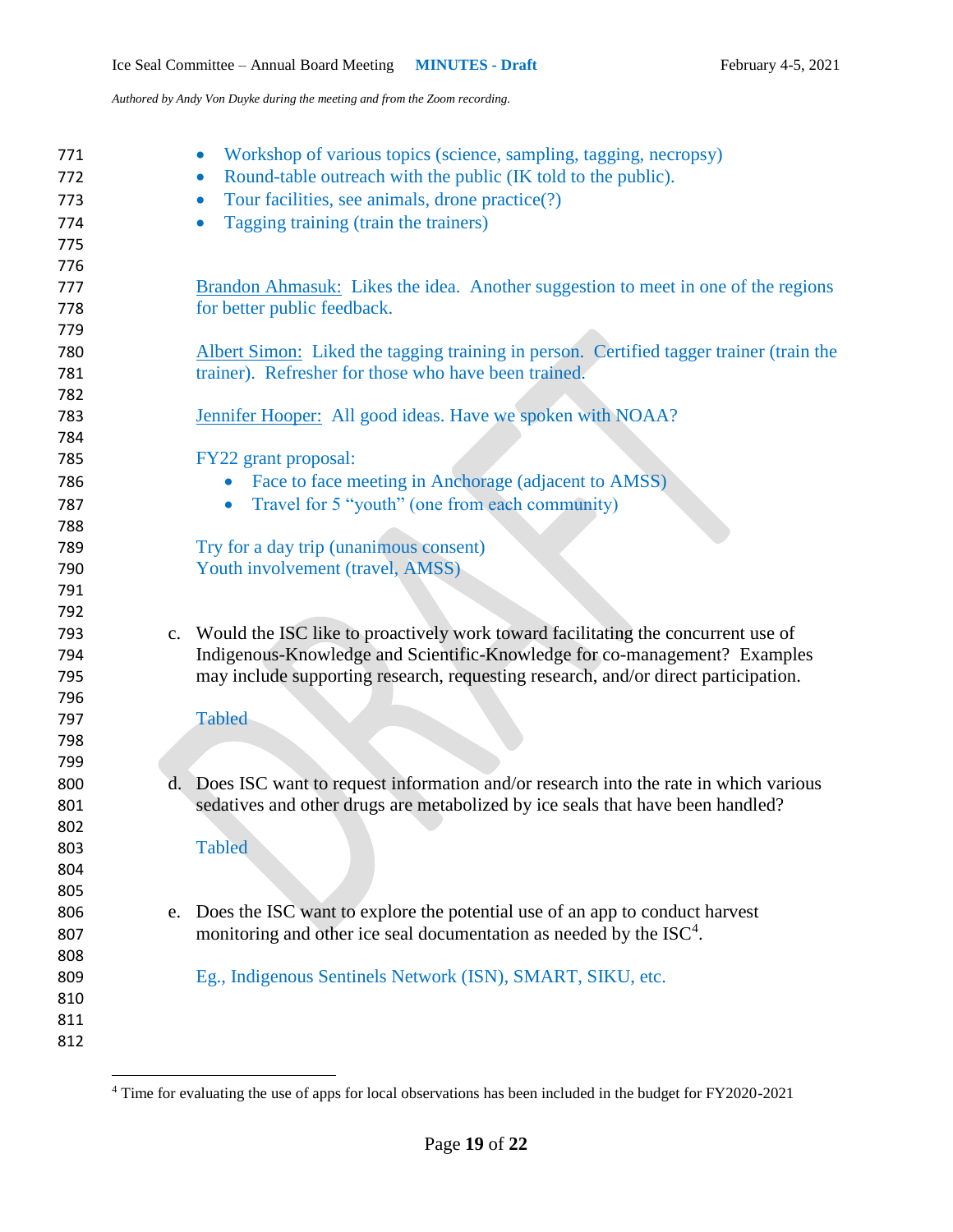| 813        | $3:00 - 5:30$ pm |                                                                                                                                                                                                                       |                      |
|------------|------------------|-----------------------------------------------------------------------------------------------------------------------------------------------------------------------------------------------------------------------|----------------------|
| 814        | 17. New Business |                                                                                                                                                                                                                       |                      |
| 815        | a.               | Proposal to amend By-Laws <sup>5</sup>                                                                                                                                                                                |                      |
| 816        |                  | Allows for electronic (email) voting by ISC Board. Vote on inserting the yellow                                                                                                                                       |                      |
| 817        |                  | highlighted text into Article VII (Poll Vote) as shown below (or variants):                                                                                                                                           |                      |
| 818        |                  |                                                                                                                                                                                                                       |                      |
| 819        |                  | Article VII - Poll Vote <sup>6</sup>                                                                                                                                                                                  |                      |
| 820<br>821 |                  | Action of this organization may be taken by teleconference in accordance with State Law. When, in the<br>judgment of the Chairman, any questions arise that should be put to a vote of the membership, and            |                      |
| 822        |                  | when he/she deems it inexpedient to call a special meeting for that purpose, he/she may, unless                                                                                                                       |                      |
| 823        |                  | otherwise required by these Bylaws, submit the matter to the membership by phone or electronically                                                                                                                    |                      |
| 824        |                  | (e.g., via email) for vote and decision, and the question thus presented shall be determined according                                                                                                                |                      |
| 825<br>826 |                  | to a majority or unanimity of the votes received as required by these Bylaws by phone within three $(3)$<br>days after such submission to the membership, provided that, in each case, votes of at least three-fifths |                      |
| 827        |                  | $(3/5)$ of the total membership shall be received. Action taken in this manner shall be as effective as                                                                                                               |                      |
| 828        |                  | action taken at a duly called meeting, and shall be ratified at the next meeting.                                                                                                                                     |                      |
| 829        |                  |                                                                                                                                                                                                                       |                      |
| 830        |                  | Unanimously approved.                                                                                                                                                                                                 |                      |
| 831        |                  |                                                                                                                                                                                                                       |                      |
| 832        |                  |                                                                                                                                                                                                                       |                      |
| 833        |                  | b. FY_2021-22 Section 119 grant proposal                                                                                                                                                                              | Andy Von Duyke & ISC |
| 834        |                  | Review, amend?                                                                                                                                                                                                        |                      |
| 835        |                  |                                                                                                                                                                                                                       |                      |
| 836        |                  | See above under action items                                                                                                                                                                                          |                      |
| 837        |                  |                                                                                                                                                                                                                       |                      |
| 838        |                  | Unspent funds, workshops, more youth-participation, capacity building, etc.                                                                                                                                           |                      |
| 839        |                  |                                                                                                                                                                                                                       |                      |
| 840        |                  | See above under action items                                                                                                                                                                                          |                      |
| 841        |                  |                                                                                                                                                                                                                       |                      |
| 842        |                  | c. 2021 ISC Action Plan (review)                                                                                                                                                                                      | Barbara Mahoney      |
| 843        |                  |                                                                                                                                                                                                                       |                      |
| 844        |                  | This has been covered already during the co-management committee meeting                                                                                                                                              |                      |
| 845        |                  |                                                                                                                                                                                                                       |                      |
| 846<br>847 |                  | 18. Upcoming teleconference<br>Schedule date (near end of May 2021)                                                                                                                                                   |                      |
| 848        |                  | a.                                                                                                                                                                                                                    |                      |
| 849        |                  | b. Potential topics (just examples)                                                                                                                                                                                   |                      |
| 850        |                  | Ice Seal Management Plan – how to proceed?                                                                                                                                                                            |                      |
| 851        |                  |                                                                                                                                                                                                                       |                      |
| 852        |                  | <b>ISC Board membership</b> – Develop process to recruit members with schedules                                                                                                                                       |                      |
| 853        |                  | that allow them to commit to attending and fully participating in ISC meetings                                                                                                                                        |                      |
| 854        |                  | and activities.                                                                                                                                                                                                       |                      |
| 855        |                  |                                                                                                                                                                                                                       |                      |
|            |                  |                                                                                                                                                                                                                       |                      |
|            |                  |                                                                                                                                                                                                                       |                      |

A notification was sent to ISC > 30 days prior to vote on potential amending of By-Laws

Text is from the ISC By-Laws (dated November 19, 2012)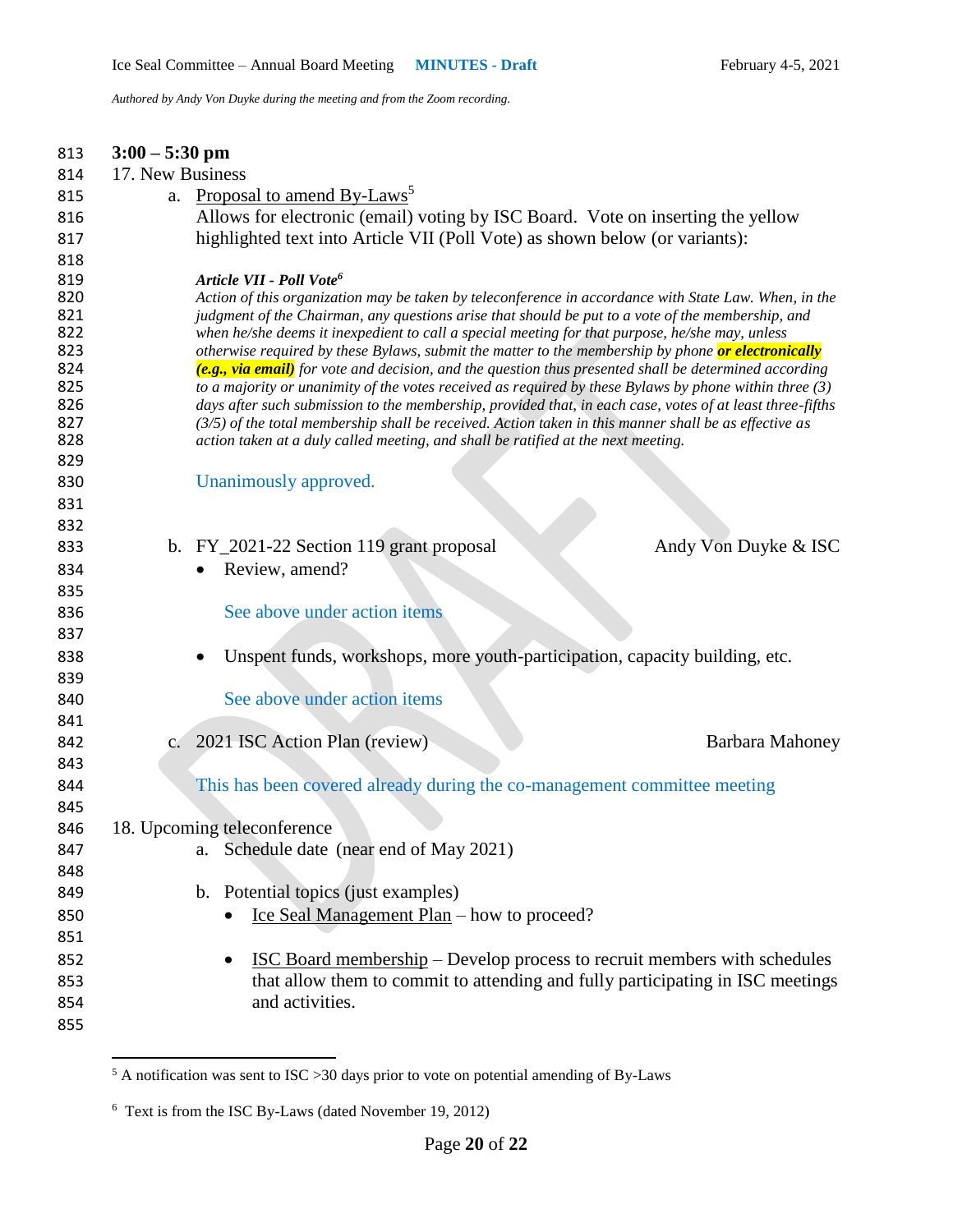**ISC Website – Standing request to the ISC, NOAA, and ice seal researchers,**  partners, and friends for photos, information, publications, and local observations. 19. Closing Comments Jennifer Hooper Albert Simon Sam Gosuk Heidi Kritz Brandon Ahmasuk Billy Adams Andy Von Duyke Cyrus Harris – table some agenda items for June meeting. Jon Kurland – Shawn's advice is good so stick to that. Barbara Mahoney – plug for ISC website Michael Cameron Vicki Cornish (MMC) Lori Quakenbush Carrie Goertz Colleen Reichmuth Rowenna Gryba Carla Sims Kayotuk Justin Olnes (via chatboard) Kayla Scheimreif Donna Hauser Peter Boveng 20. Schedule next meeting About June 7, 2021. When it gets closer, we will send out a poll to get an "exact" date. 21. Adjourn Meeting Next teleconference **Investigate ways to concurrently use IK and Western Science for co-mgmt** 891 • Investigate duration that sedatives remain within a seal 892 • Recap on on the proposal and grant award 893 • We need a secretary/treasurer 894 • Donna's Ikagvik Sikukun 895 • Action plan report card **I**ce management plan 897 execute Research tracking method so we don't forget what has been presented. 898 • Disease workshop 899 • Karyn Rode